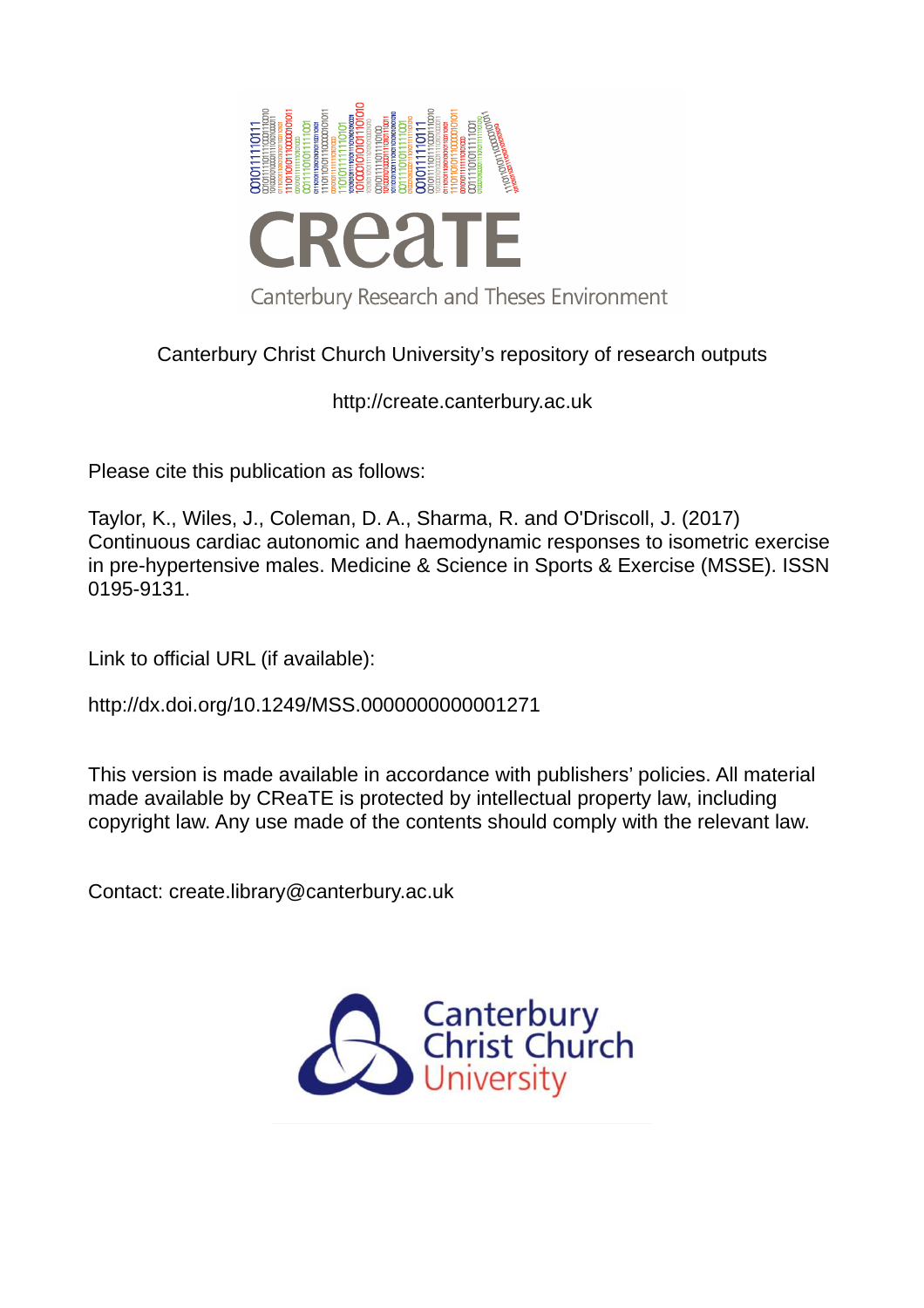# **Continuous Cardiac Autonomic and Haemodynamic Responses to Isometric Exercise in Pre-Hypertensive Males**

Katrina A. Taylor, BSc<sup>1</sup>; Jonathan D. Wiles, PhD<sup>1</sup>; Damian D. Coleman, PhD<sup>1</sup>; Rajan Sharma, MD<sup>2</sup>; Jamie M. O'Driscoll, PhD<sup>1, 2</sup>

# **Author Affiliations:**

<sup>1</sup> School of Human and Life Sciences, Canterbury Christ Church University, Kent, CT1 1QU <sup>2</sup> Department of Cardiology, St George's Healthcare NHS Trust, Blackshaw Road, Tooting, London, SW17 0QT.

**Corresponding Author:** Correspondence to Dr Jamie O'Driscoll, School of Human and Life Sciences, Canterbury Christ Church University, Kent, CT1 1QU. Email: [jamie.odriscoll@canterbury.ac.uk;](mailto:jamie.odriscoll@canterbury.ac.uk) Telephone: 01227 782711

**Key words:** Baroreceptor reflex sensitivity, Blood pressure, Heart rate variability, Pre-Hypertension.

**Table of Contents Category:** Clinical Sciences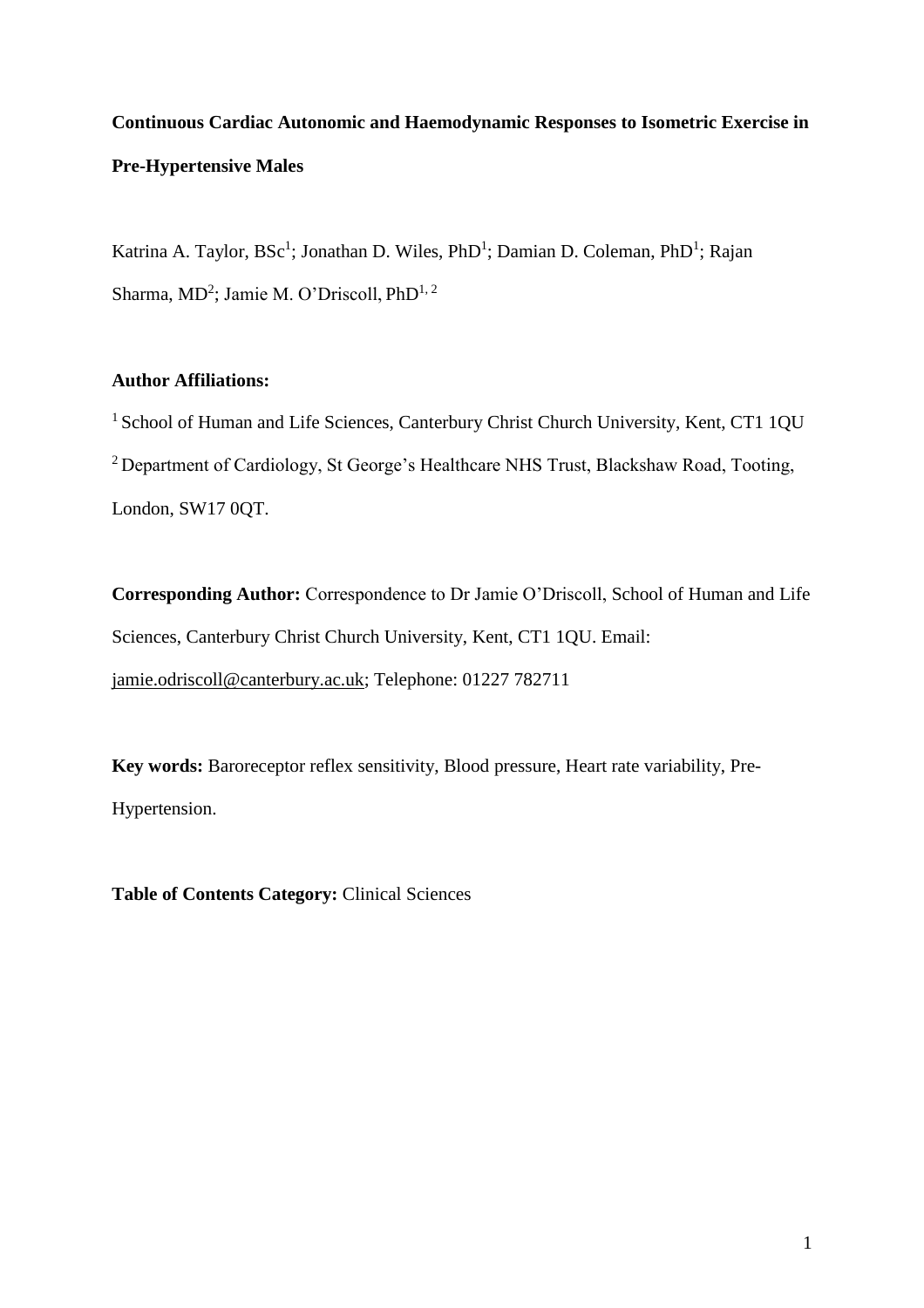### **Abstract**

Purpose: Elevated arterial blood pressure (BP) is associated with autonomic dysfunction and impaired haemodynamic control mechanisms. Isometric exercise (IE) training has been demonstrated effective at reducing BP; however, the continuous cardiovascular responses during IE are underinvestigated. We hypothesized that reflex autonomic cardiovascular control is an important mediator in reducing BP. To test our hypothesis, we investigated continuous cardiac autonomic modulation and baroreceptor reflex sensitivity (BRS) in response to IE.

Methods: Twenty-five pre-hypertensive participants performed a single IE wall squat training session. Total power spectral density of heart rate variability (HRV) and associated low frequency (LF) and high-frequency (HF) power spectral components, were recorded in absolute  $(ms<sup>2</sup>)$  and normalised units (nu) pre, during and post an IE session. Heart rate (HR) was recorded via electrocardiography and BRS via the sequence method. Continuous blood pressure was recorded via the vascular unloading technique and stroke volume via impedance cardiography. Total peripheral resistance (TPR) was calculated according to Ohm's Law.

Results: During IE there were significant reductions in HRV ( $p<0.05$ ) and BRS ( $p<0.05$ ) and significant increases in HR ( $p<0.001$ ), systolic, diastolic, and mean BP (all  $p<0.001$ ). In recovery from IE, HRV ( $p<0.001$ ) HFnu ( $p<0.001$ ) and BRS ( $p<0.001$ ) significantly increased with a significant decrease in LFnu  $(p<0.001)$  and LF:HF ratio  $(p<0.001)$ , indicative of predominant parasympathetic over sympathetic activity. This autonomic response was associated with a significant reduction in systolic  $(23.2 \pm 18.1 \text{ mmHg}, p<0.001)$ ,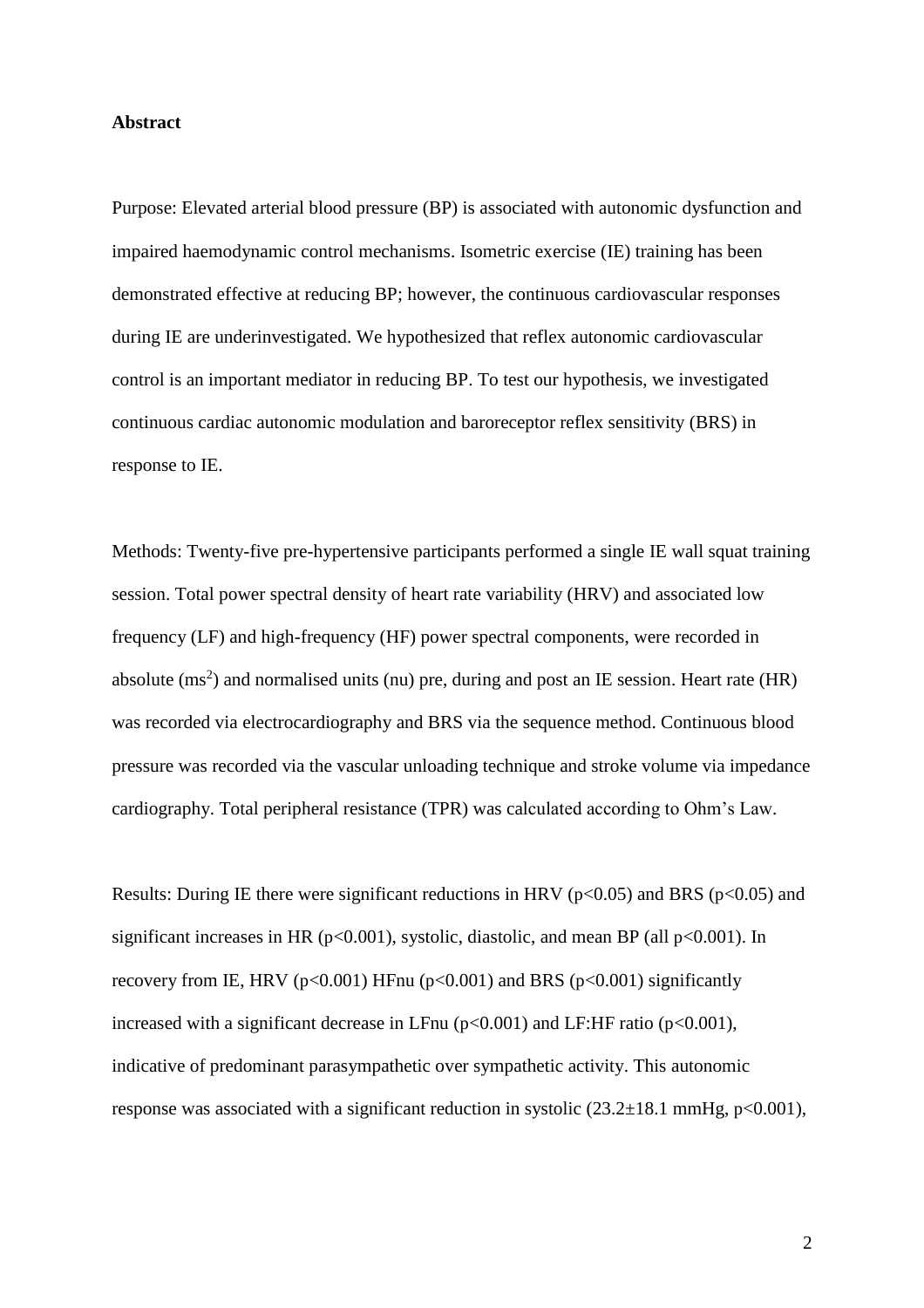diastolic (18.7  $\pm$  16.9 mmHg, p<0.001) and mean (15.8 $\pm$ 15.5 mmHg, p<0.001) BP, below baseline and a significant reduction in TPR ( $p<0.001$ ).

Conclusions: A single IE session is associated with improved cardiac autonomic modulation and haemodynamic cardiovascular control in pre-hypertensive males. These acute responses may be mechanistically linked to the chronic reductions in resting BP reported following IE training interventions.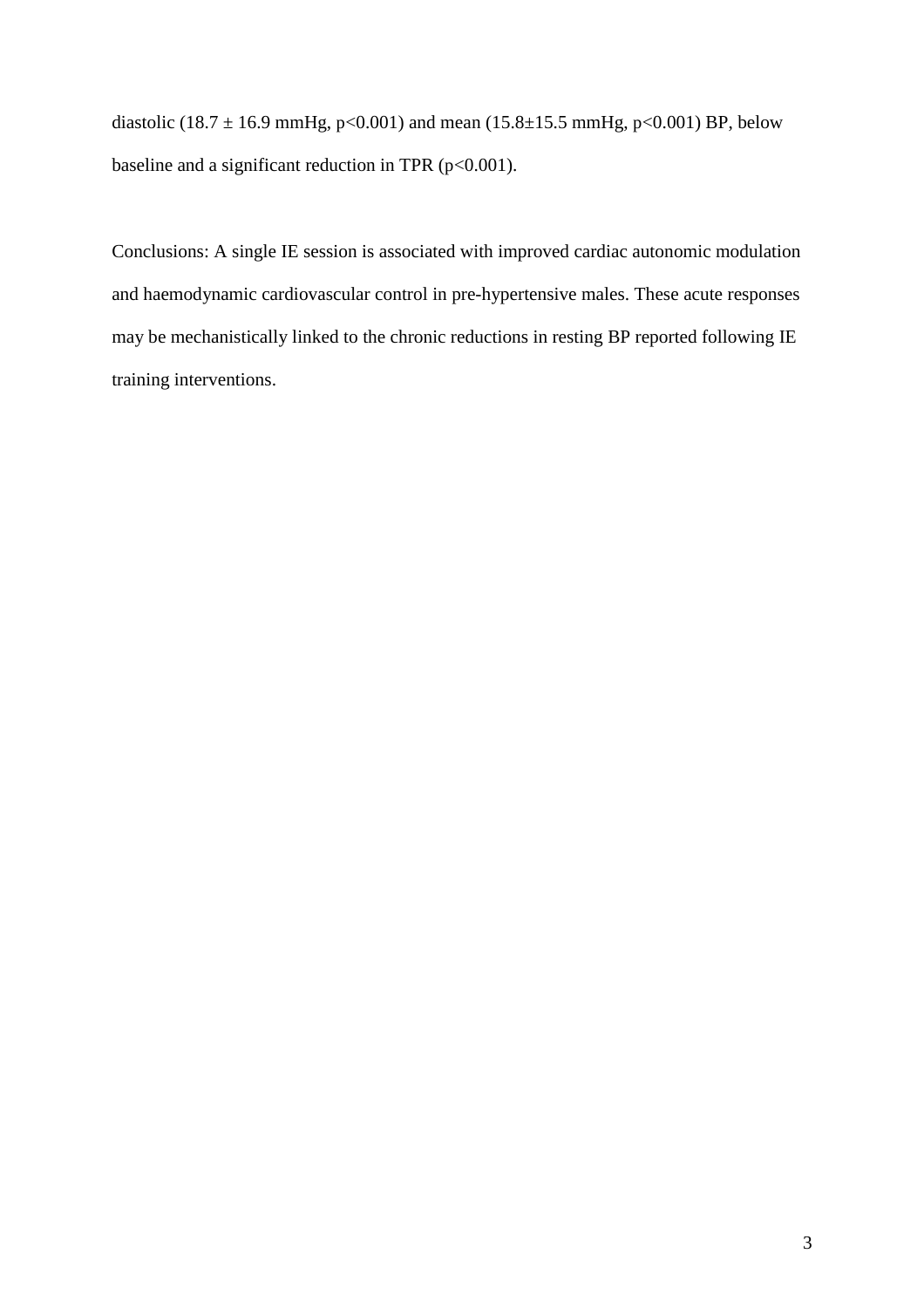## **Introduction**

| 3              | Pre-hypertensive populations have up to 12 times the risk of developing hypertension (43)      |
|----------------|------------------------------------------------------------------------------------------------|
| $\overline{4}$ | which remains the leading attributable risk factor for global mortality (45). Additionally,    |
| 5              | compared to optimal blood pressure (BP), pre-hypertensive individuals have greater risk of     |
| 6              | accelerating the development of cardiovascular disease (43). The principal aim of anti-        |
| $\overline{7}$ | hypertensive interventions is to reduce cardiovascular and all-cause mortality by lowering BP, |
| $\, 8$         | which can be achieved through lifestyle modification alone or in combination with              |
| 9              | pharmacotherapy.                                                                               |
| 10             |                                                                                                |
| 11             | The role of aerobic exercise training as a lifestyle modification for BP reduction is well     |
| 12             | established, with positive cardiac, vascular, and neurohumoral adaptations all potential       |
| 13             | mechanisms improving arterial haemodynamics (33). However, evidence has shown that             |
| 14             | isometric exercise (IE) training is also capable of reducing resting arterial BP in            |
| 15             | normotensive (46), pre-hypertensive (3) and hypertensive populations (40). Importantly,        |
| 16             | mean BP reductions of 10.9 mmHg systolic (sBP) and 6.2 mmHg diastolic (dBP) have been          |
| 17             | reported with IE training, which are greater than traditional aerobic exercise and dynamic     |
| 18             | resistance training programmes (8).                                                            |
| 19             |                                                                                                |

 Isometric handgrip training (IHG) has been the most commonly prescribed IE training intervention, possibly due to mobility issues with some older and physically inactive adults. However, research has suggested that a larger muscle mass may influence the magnitude of 23 BP reductions (14). As such, other groups have utilised isometric leg training (46), which has produced notable reductions in BP, of a similar level to IHG training, even when performed at a lower relative percentage of maximal voluntary contraction (26).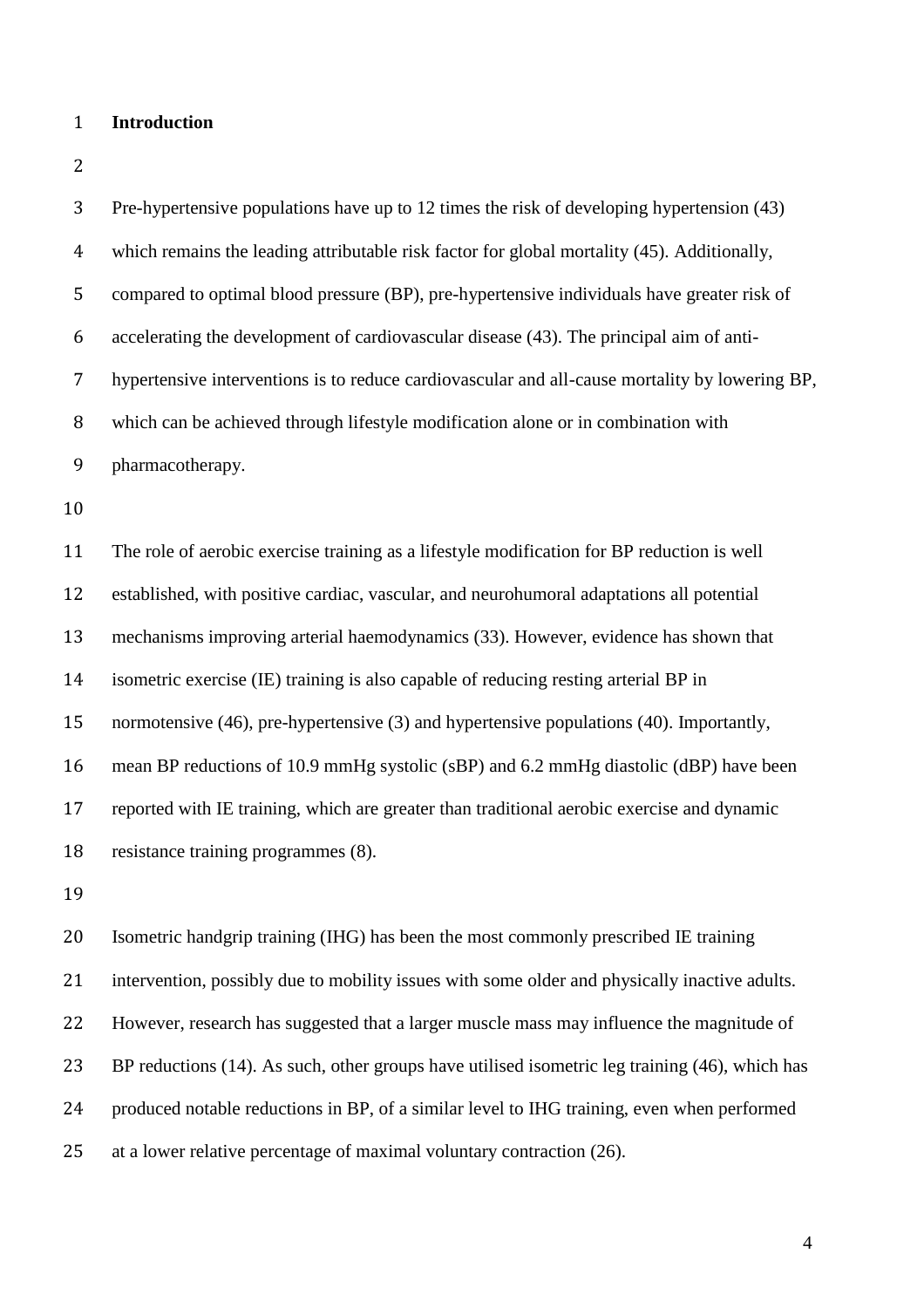Mechanisms responsible for the BP reductions seen with IE training remain unclear. However, central and peripheral factors are likely involved via altered modulation of cardiac output and peripheral vascular resistance, which influence mean arterial BP (mBP) (28). Central adaptations have been demonstrated through improved cardiac autonomic control, evidenced with a reduction in sympathetic nervous system activity and increased parasympathetic modulation (40). Peripheral changes following IE training have been explored in relative detail, with training adaptations including an increase in resting endothelium-dependent vasodilation in trained limbs (25), improved resistance vessel function (2) and an increase in femoral artery diameter (3).

 It has been suggested that the arterial baroreflex, under the control of central command, is intricately involved in the regulation of post exercise HR recovery (17). A single session of IHG training of 4 x 2-min bilateral contractions, which is the most commonly prescribed protocol (28), has been shown to elicit acute improvements in cardiac autonomic regulation during recovery (increased parasympathetic modulation), accompanied by post exercise systolic hypotension (27). The increased parasympathetic activity and systolic hypotension 42 seen following IE may be associated with an improved baroreceptor reflex sensitivity (BRS). However, few studies have recorded the spontaneous BRS response to IE. We hypothesized that IE would induce an increase in sympathetic modulation followed by a directionally opposite response in recovery with greater parasympathetic over sympathetic activity, mediated by an increase in baroreceptor reflex control of heart rate. Therefore, the aim of this study was to investigate the transient cardiac autonomic, central and peripheral haemodynamic responses; measured continuously pre, during and immediately post a single IE session.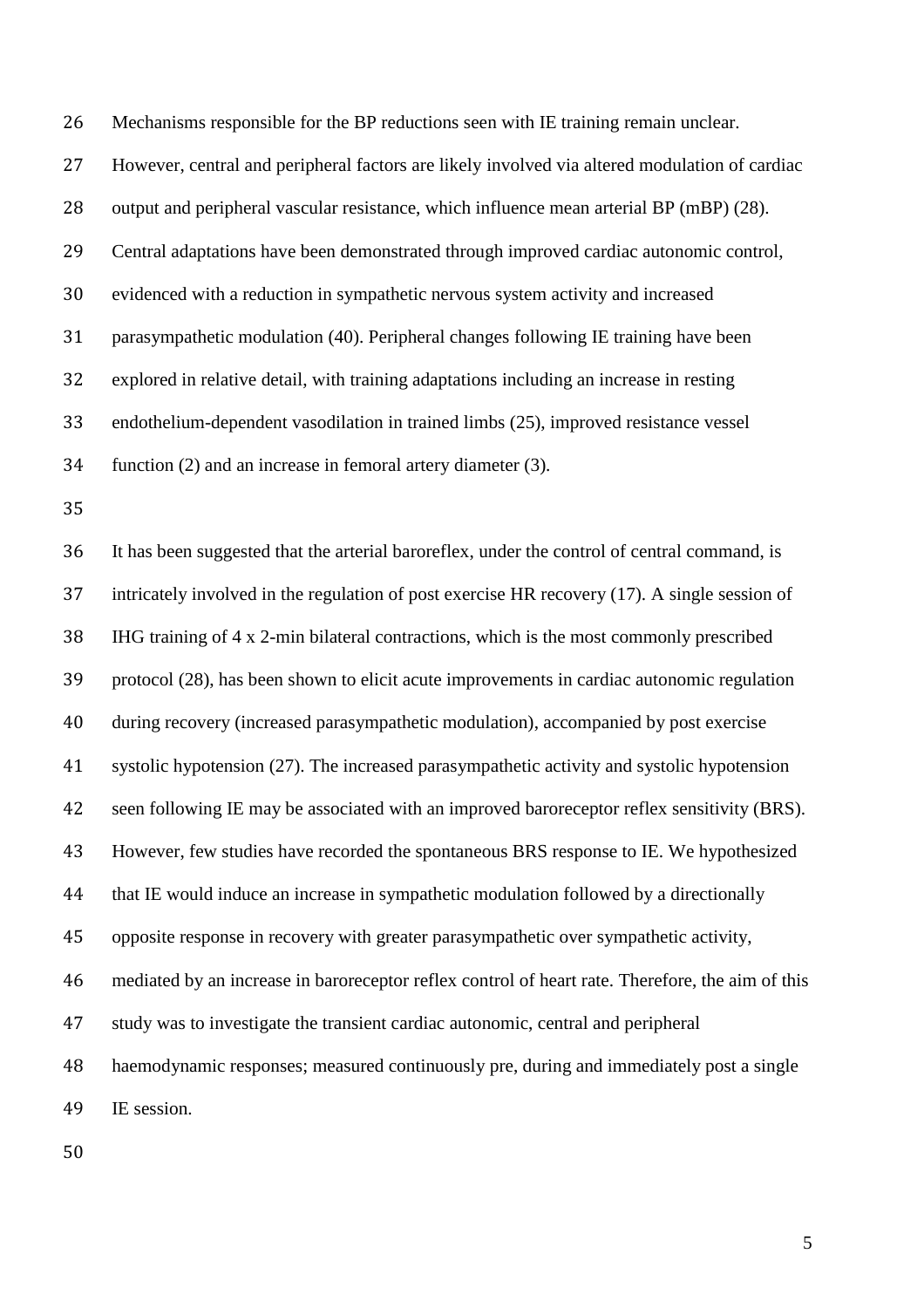**Methods**

# **Study Population**

| 55 | Twenty-five physically inactive pre-hypertensive males, aged 30-65 years volunteered to take         |
|----|------------------------------------------------------------------------------------------------------|
| 56 | part in the study. Participants reported no prior cardiovascular disease; however, 11-               |
| 57 | participants (44%) reported a positive family history of hypertension. All participants were         |
| 58 | non-medicated, non-smokers with no prior history of smoking and had a mean waking                    |
| 59 | ambulatory sBP of $\geq$ 120 mmHg and $\leq$ 140 mmHg and/or dBP of $\geq$ 80mmHg and $\leq$ 90mmHg. |
| 60 | Inclusion in the study was subject to a normal cardiovascular examination and                        |
| 61 | electrocardiogram. Participants were required to attend the laboratory on 3 occasions.               |
| 62 | Participants maintained an abstinence from food for at least 4 hours prior to each laboratory        |
| 63 | visit, and did not consume caffeine or alcohol for 24 hours before each visit. During the first      |
| 64 | visit, a seated resting blood pressure was performed in the laboratory to confirm pre-               |
| 65 | hypertension and eligible participants completed an isometric wall squat test to establish an        |
| 66 | appropriate exercise intensity. Table 1 displays the haemodynamic responses to the                   |
| 67 | incremental isometric wall squat test. The second visit took place a minimum of 48 hours             |
| 68 | after the first visit and participants were familiarised with the isometric wall squat exercise      |
| 69 | session. Data collection for the present study was conducted on the third laboratory visit,          |
| 70 | which was performed 48-hours after the second visit. This investigation conformed to the             |
| 71 | Declaration of Helsinki principles and was approved by the institutional research ethics             |
| 72 | committee (Ref: 12/SAS/122). All participants provided signed informed consent before                |
| 73 | testing.                                                                                             |
|    |                                                                                                      |

- 
-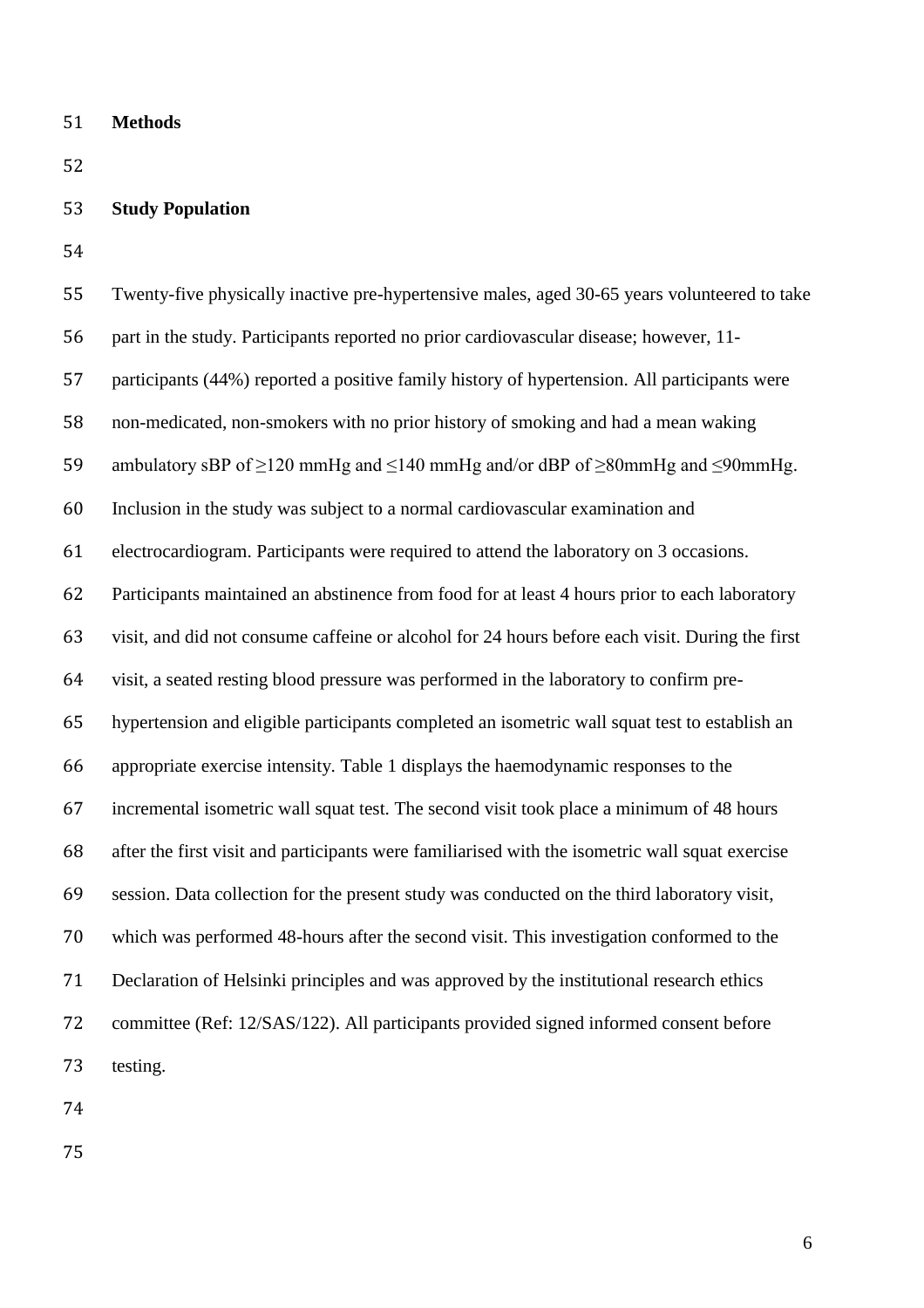#### **Isometric Exercise Session**

 Participants exercised at a prescribed isometric wall squat knee joint angle, based on HR and BP responses to an incremental isometric wall squat test performed during their first 80 laboratory visit (See supplemental digital content (SDC) 1 for description of the incremental isometric wall squat exercise test used to ascertain knee joint training angle and SDC 2 for accompanying images).

84 During the laboratory based session, a clinical goniometer (MIE Medical Research, Leeds, UK) was used to ensure the desired knee joint angle was achieved and maintained. The goniometer was placed on the side of the participants left knee joint to measure the internal angle between the femur and fibula. The fulcrum was aligned with the lateral epicondyle of the femur, the moving arm was placed on the lateral midline of the femur using the greater trochanter for reference and the stationary arm was on the lateral midline of the fibula using the lateral malleolus and fibular head for reference. A spirit level was attached to the stationary arm to ensure that the lower leg remained vertical during exercise. The goniometer was secured to the participants lower and upper leg using elasticated Velcro strapping. Participants performed a total of four, 2-minute wall squats, each interval separated by 2-

minutes rest (See figure 1). HR and BP were monitored during the IE session to ensure they

remained within safe exercising limits defined by the American College of Sports Medicine.

Verbal encouragement was given and participants were informed of the elapsed time.

Participants were reminded to breathe normally throughout the exercise to avoid performing

a Valsalva manoeuvre.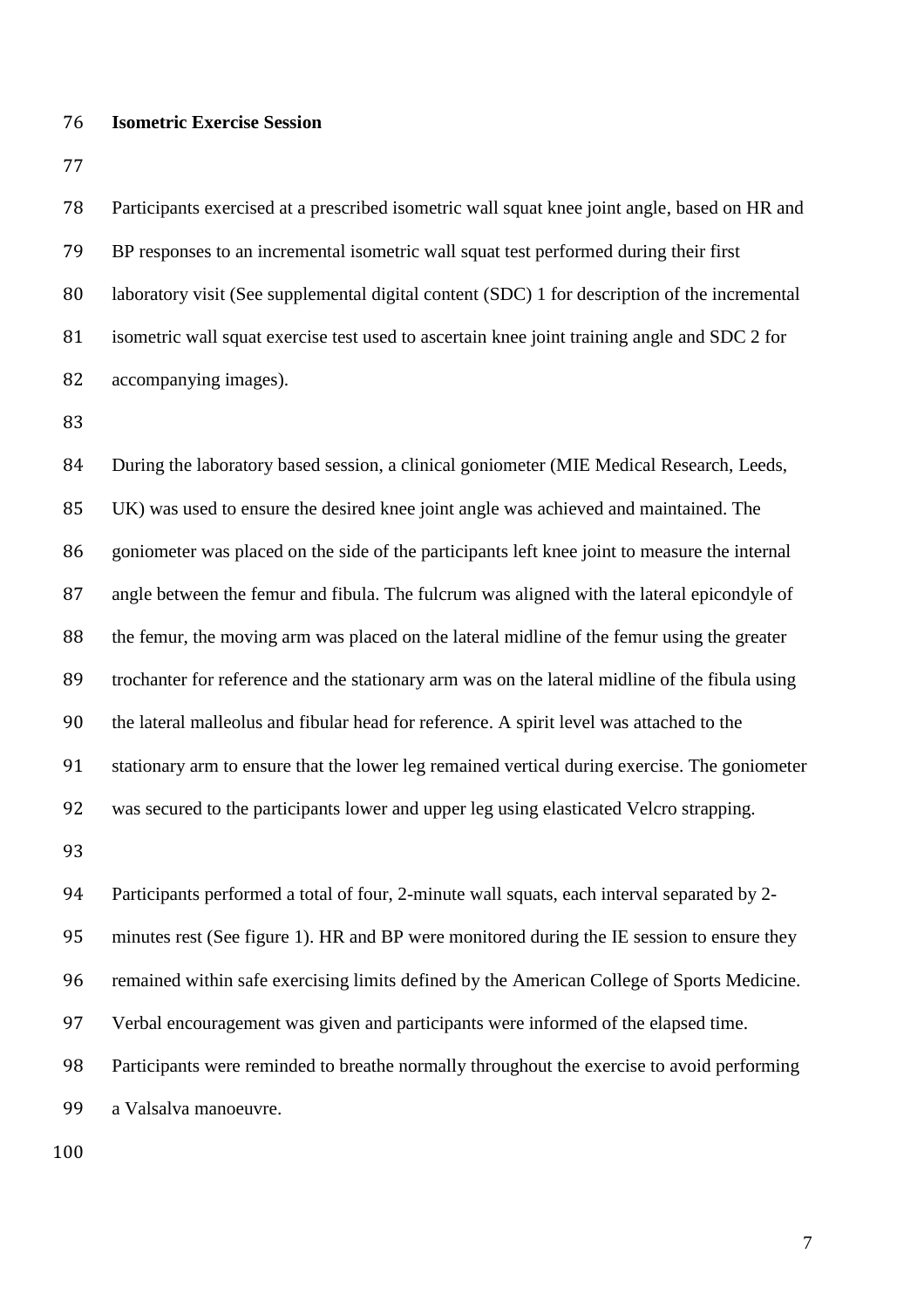#### **Autonomic and Haemodynamic Assessment**

 All testing was conducted in a controlled laboratory environment. Upon arrival at the laboratory, BP was measured 3 times at 5-minute intervals following a 15-minute period of quiet seated rest to confirm pre-hypertension (Carescape V100, GE Healthcare, United Kingdom). A SECA 213 stadiometer was used to measure height and weight was measured using SECA 700 mechanical collumn scales (SECA gmbh & co, Germany).

109 The Task Force<sup>®</sup> Monitor (TFM) is a validated non-invasive monitoring system (11), which was used for the continuous beat-to-beat monitoring and automatic online calculation of all cardiac autonomic and haemodynamic parameters. Cardiac autonomic modulation was assessed by the oscillating fluctuations in the frequency and amplitude of each R-R interval using power spectral analysis and applying an autoregressive model. The TFM uses an online QRS detector algorithm combined from Pan and Tompkins (30) and Li, Zheng and Tai (21) to determine HRV indices of cardiac autonomic function. The algorithm enables the QRS complex to be distinguished from high P or T waves, noise, baseline drift and artefacts. ECG traces were also manually screened to confirm traces were clear of any erroneous data. High (predominantly parasympathetic outflow) and low (predominantly sympathetic outflow) (1) frequency parameters of heart rate variability (HRV) were automatically calculated by the 120 TFM and expressed in absolute  $(ms^2)$  and normalised units (nu). Normalisation of the frequency components of HRV has proven crucial to the interpretation of these data (23). The ratio of LF-to-HF (LF:HF ratio) is an accepted measure of cardiac sympathovagal balance (10). Spontaneous BRS was automatically evaluated via the sequence method, based on computer identification of a series of successive increases or decreases in sBP and lengthening or shortening of the R-R interval (42). Linear regression of increments or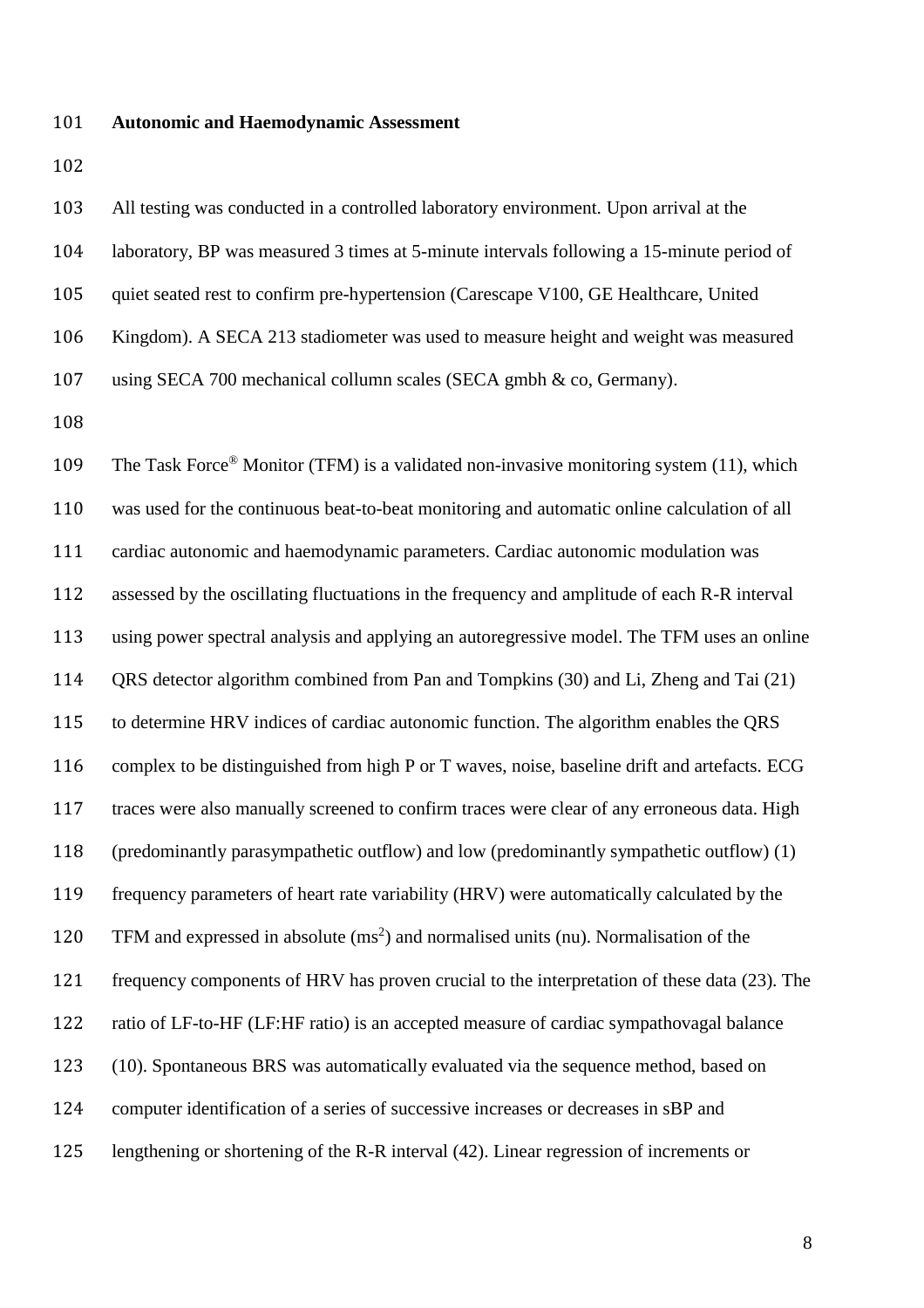decrements in sBP and R-R interval were computed, with only episodes with correlation coeffiencts of r>0.95 selected. From all regressions, a mean slope of BRS is calculated for each period. All parameters were indexed to body surface area.

 Continuous measurement of BP (sBP, dBP and mBP) was recorded by use of the vascular unloading technique at the proximal limb of the index or middle finger, which was automatically corrected to oscillometric BP values obtained at the brachial artery of the contralateral arm. HR was recorded through a 6-channel electrocardiogram and beat-to-beat stroke volume (SV) was measured with impedance cardiography (ICG) via one electrode band applied to the nape of the neck and two placed either side of the thorax in line with the  $\alpha$  xiphoid process. Cardiac output ( $\dot{Q}$ ) was calculated as the product of HR and SV, rate pressure product (RPP) as the product of HR and sBP and total peripheral resistance (TPR) was calculated according to Ohm's law. Following 15 minutes of supine rest, baseline autonomic and haemodynamic function were recorded continuously for 5 minutes. All measures were then recorded continuously throughout each 2-minute interval of IE. Autonomic and haemodynamic paramaters were then recorded during a 5-minute recovery period in the supine position immediately following the IE session. Intervention marks enable the separation of the cumulative data into independent stages of the IE session. Intervention marks were set at baseline, at each 2-minute exercise period and in recovery. All biological signals were recorded with a sample frequency of 1000Hz and 16- bit resolution.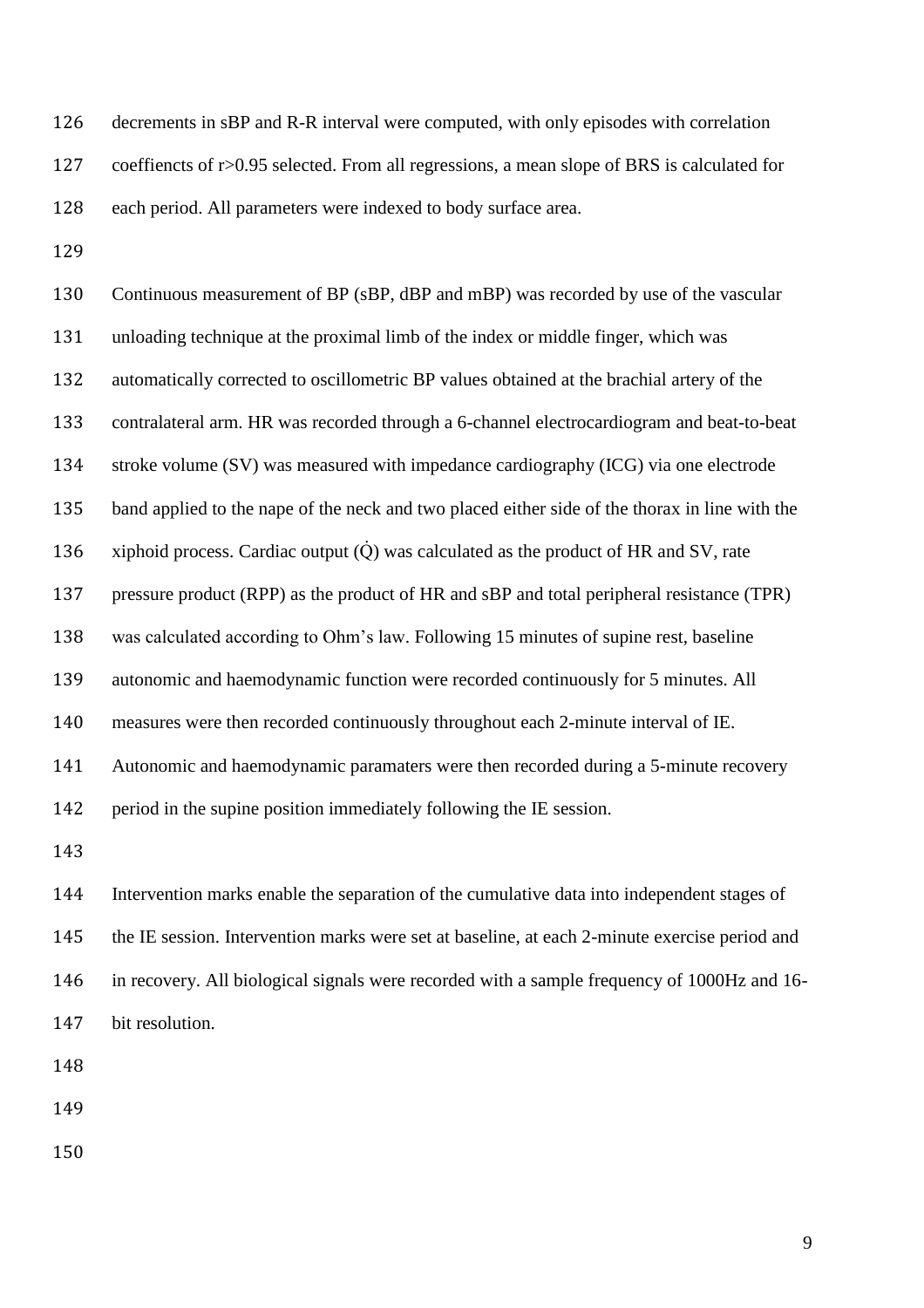| 151 | <b>Statistics</b> |
|-----|-------------------|
|     |                   |

| 153 | Unless otherwise stated, continuous variables are expressed as mean $\pm$ standard deviation. All |
|-----|---------------------------------------------------------------------------------------------------|
| 154 | data were analysed using the statistical package for social sciences (SPSS 22 release version     |
| 155 | for Windows; SPSS Inc., Chicago IL, USA). A repeated measures analysis of variance                |
| 156 | (ANOVA) was performed, followed by Bonferroni post hoc tests for multiple comparisons.            |
| 157 | A p value of $< 0.05$ was regarded as statistically significant.                                  |
| 158 |                                                                                                   |
| 159 |                                                                                                   |
| 160 |                                                                                                   |
| 161 |                                                                                                   |
| 162 |                                                                                                   |
| 163 |                                                                                                   |
| 164 |                                                                                                   |
| 165 |                                                                                                   |
| 166 |                                                                                                   |
| 167 |                                                                                                   |
| 168 |                                                                                                   |
| 169 |                                                                                                   |
| 170 |                                                                                                   |
| 171 |                                                                                                   |
| 172 |                                                                                                   |
| 173 |                                                                                                   |
| 174 |                                                                                                   |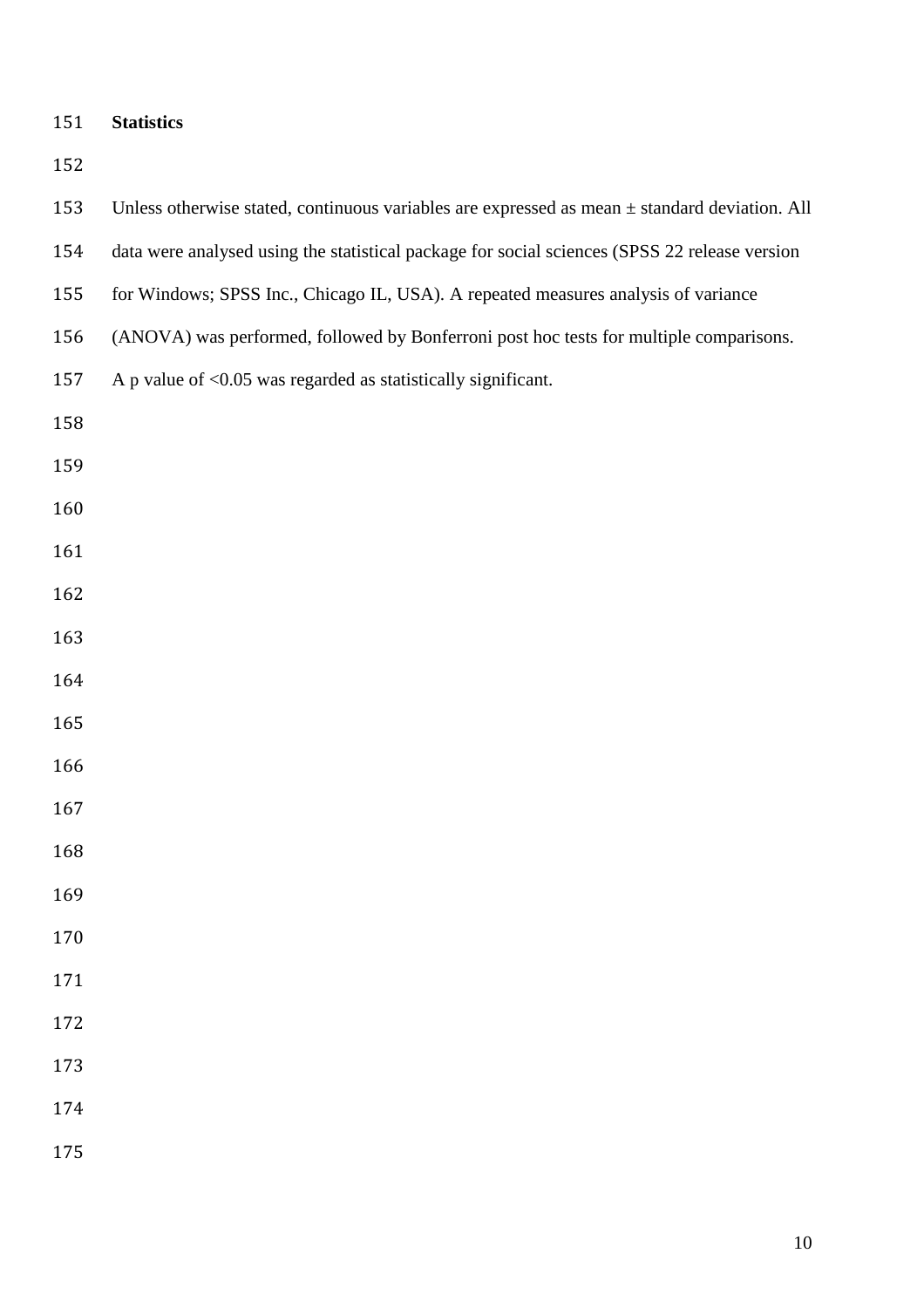**Results** 

All participants completed the entire IE session at their pre-prescribed knee joint angle.

Baseline demographic information is shown in Table 2.

## **Cardiac Autonomic Response**

Cardiac autonomic function at baseline, during each period of IE and in recovery is shown in

Figure 2 and Table 3. IE produced a statistically significant change in mean R-R power

spectral density (PSD) of HRV between baseline, IE and recovery time points (F(2.504,

186  $57.601$  = 23.926, p<0.001). Figure 2A, demonstrates that there was a significant stepwise

187 reduction in R-R PSD from baseline to IE2 ( $p<0.02$ ), IE3 ( $p<0.001$ ), and IE4 ( $p<0.001$ ),

188 followed by a significant increase in R-R PSD above baseline from IE4 to recovery ( $p<0.001$ ).

189 Absolute HF (ms<sup>2</sup>), LF (ms<sup>2</sup>) and very low frequency (VLF ms<sup>2</sup>) HRV data is shown in Table

190 3. All frequencies decreased significantly between baseline and IE3 and IE4 ( $p<0.05$ ), then

increased significantly following IE4 into recovery (p<0.001). When analysing HRV in

normalised units, LFnu increased during the first interval of IE, and remained above baseline

193 during all 4 bouts (59.9  $\pm$  16.6% to 70.5  $\pm$  14.7%). There was a significant decrease in LFnu

194 during the recovery period (70.1  $\pm$  15.9% to 46.3  $\pm$  14.3%, p<0.001). An inverse response

was recorded in HFnu (see Figure 2B). The LF:HF ratio increased during the first interval of

IE and remained above baseline throughout the IE session, followed by a significant

197 reduction  $(4.4 \pm 4.1 \text{ to } 1.1 \pm 0.7, \text{ p} < 0.05)$  from the final IE bout into recovery (see Figure 2C).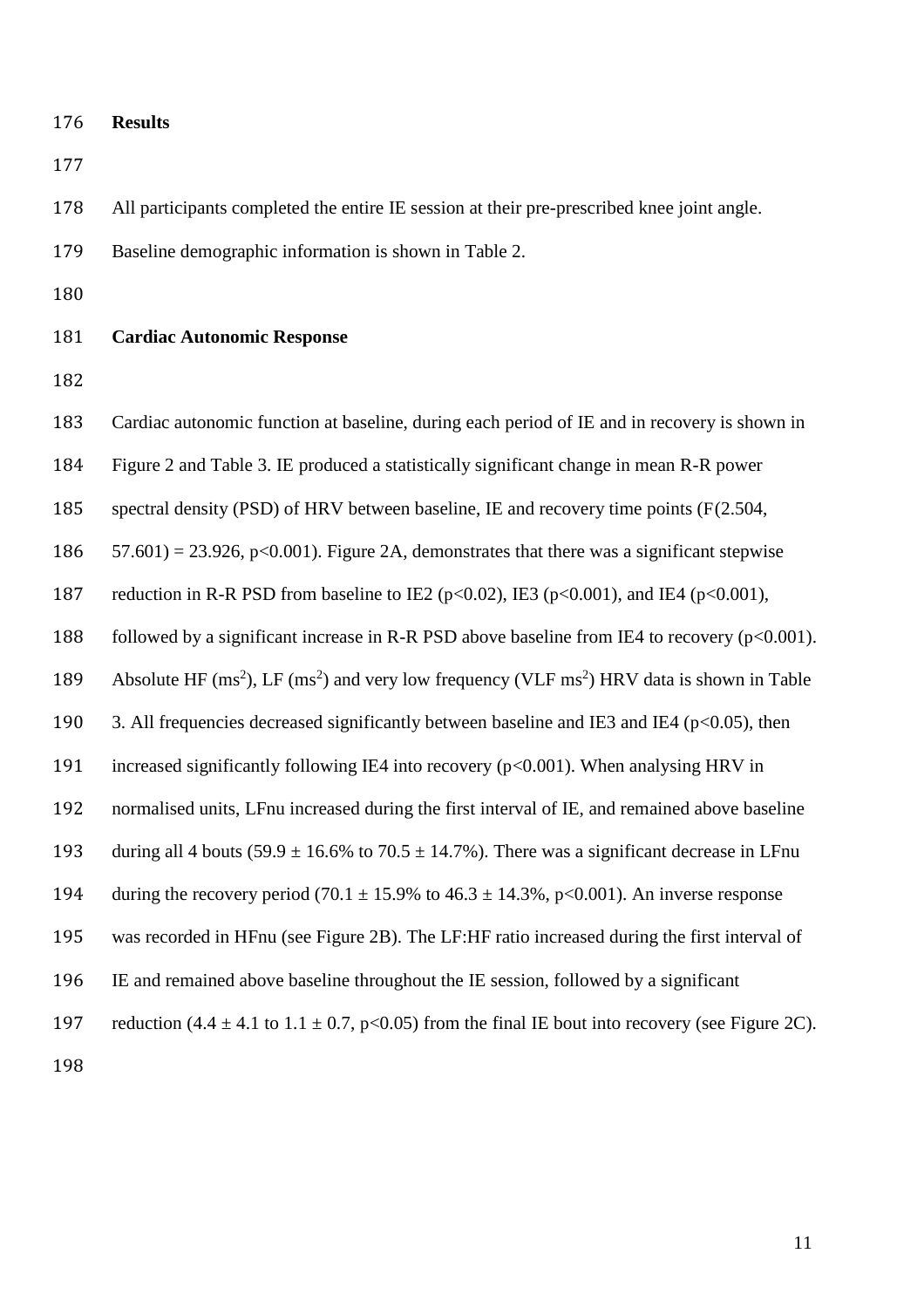199 BRS decreased significantly  $(F(1.125, 14.625) = 51.382, p<0.001)$  between baseline and all 200 four intervals of IE. During recovery BRS increased significantly above baseline (p<0.001), 201 as shown in Figure 2D.

202

203 **Haemodynamic Response** 

204

205 Haemodynamic parameters at baseline, during each period of IE and in recovery are shown in 206 Figure 3 and Table 3. A significant stepwise increase in sBP  $(F(3.387, 81.284) = 54.165$ , 207 p<0.001) occurred during the IE session from baseline (132.6  $\pm$  5.6 mmHg) to IE1 (141.5  $\pm$ 208 15.7 mmHg), IE2 (145.9  $\pm$  17.5 mmHg), IE3 (152.4  $\pm$  15.8 mmHg), and IE4 (165.9  $\pm$  21 209 mmHg) (all p<0.05). Following cessation of the IE session, there was a significant reduction 210 (p=<0.001) in sBP from  $165.9 \pm 21$  mmHg in IE4 to  $109.4 \pm 19.5$  mmHg during recovery, 211 which was also significantly lower than baseline sBP ( $p<0.001$ ). The same trend was 212 observed in dBP (F(3.073, 73.757) = 72.521, p<0.001), with significant increases from 213 baseline and all periods of the IE session  $(p<0.001)$  followed by a significant reduction from 214 IE4 into recovery ( $p<0.001$ ), which was also significantly lower than baseline dBP ( $p<0.001$ ). 215 The mBP response during the IE session demonstrated a similar pattern to sBP and dBP with 216 the same differences ( $p<0.05$ ) (see Figure 3A). In the recovery intervals between IE bouts, 217 mean sBP was  $132.8 \pm 24.5$  mmHg between bout 1 and 2;  $121.1 \pm 17.9$  mmHg between bout 218 2 and 3 and  $125 \pm 15.7$  mmHg between bout 3 and 4. Mean dBP was  $79.7 \pm 27.5$  mmHg 219 between bout 1 and 2;  $75.2 \pm 18$  mmHg between bout 2 and 3 and  $77.6 \pm 16.4$  mmHg 220 between bout 3 and 4. 221

222 There was a significant stepwise increase in HR (F(2.887, 69.277) = 85.511, p<0.001) from

223 baseline through each IE interval (all p<0.001), followed by a significant reduction in HR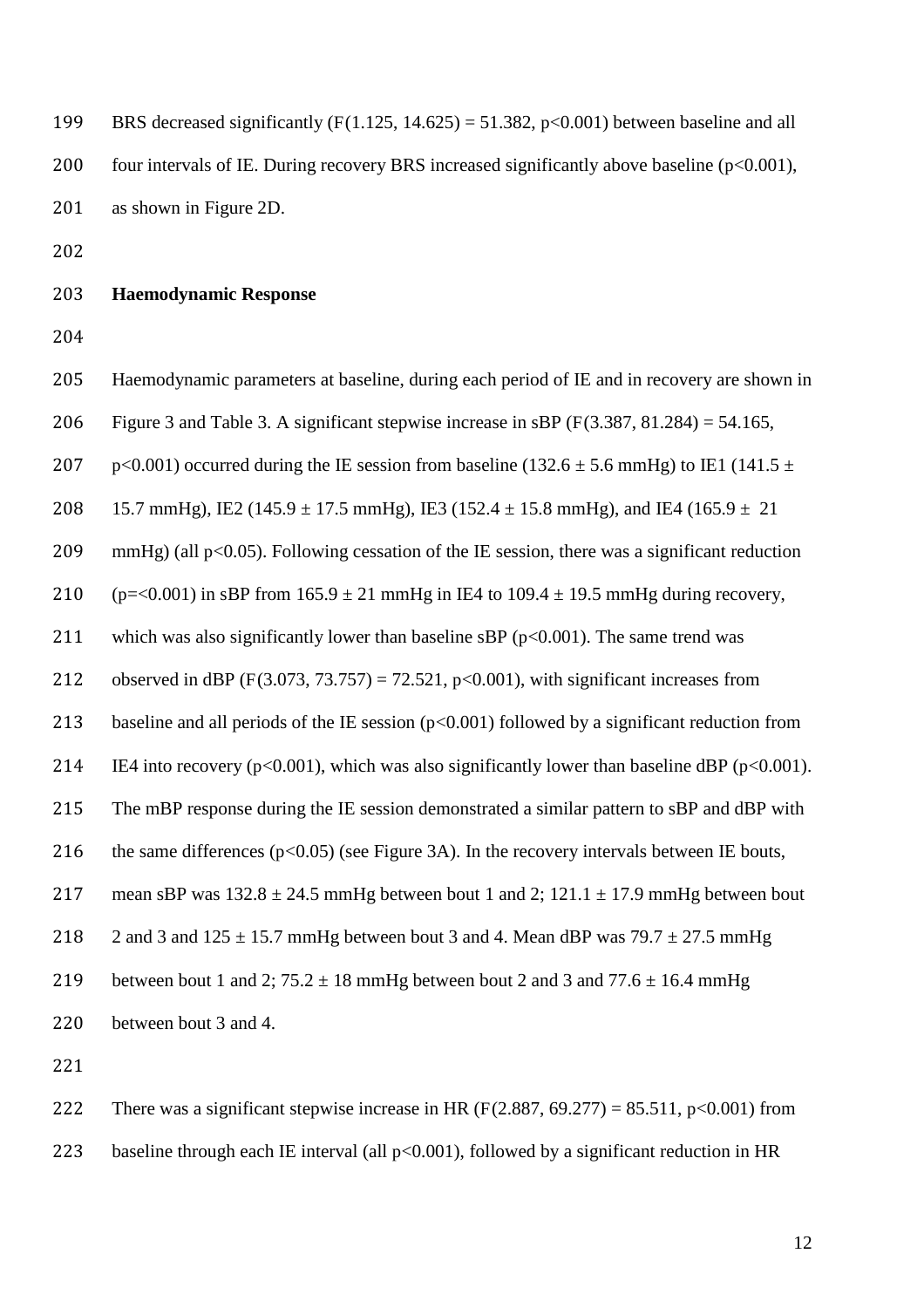| 224 | from IE4 into recovery from $108.5 \pm 17$ to $70.3 \pm 14.8$ b·min <sup>-1</sup> (p<0.001). In the recovery    |
|-----|-----------------------------------------------------------------------------------------------------------------|
| 225 | intervals between IE bouts, mean HR was $68.3 \pm 11.8$ b·min <sup>-1</sup> between bout 1 and 2; 73.4 $\pm$    |
| 226 | 12 b·min <sup>-1</sup> between bout 2 and 3; and $77.9 \pm 13.1$ b·min <sup>-1</sup> between bout 3 and 4. As a |
| 227 | consequence of the HR and BP responses, there was a significant linear increase in RPP from                     |
| 228 | baseline through all IE intervals (F(2.309, 55.422) = 102.716, p<0.001), followed by a                          |
| 229 | significant decrease in RPP from IE4 into recovery $(p<0.001)$ to below baseline (See Figure                    |
| 230 | $3B$ ).                                                                                                         |
| 231 |                                                                                                                 |
| 232 | TPR (Figure 3C) demonstrated an initial increase during IE1, followed by a stepwise                             |
| 233 | decrease during the remaining IE intervals ( $F(2.665, 63.952) = 13.356$ , $p<0.001$ ), and was                 |
| 234 | significantly lower during the recovery period compared with baseline $(p<0.05)$ . TPR                          |
| 235 | indexed data is presented in Table 3.                                                                           |
| 236 |                                                                                                                 |
| 237 | Stroke Volume (SV) (F(2.380, 57.113) = 10.271, p<0.001) decreased significantly from                            |
| 238 | baseline to IE1 ( $p<0.05$ ) and remained below baseline throughout the IE session. In recovery,                |
| 239 | SV significantly increased $(p<0.05)$ and was higher than baseline (Figure 3D). Stroke index                    |
| 240 | data is presented in Table 3. Cardiac output ( $\dot{Q}$ ) (F(2.698, 64.749) = 25.977, p<0.001)                 |
| 241 | increased from baseline at each IE interval. During recovery there was a significant reduction                  |
| 242 | in $\dot{Q}$ and cardiac index (CI) ( $p<0.05$ ). There was a significant difference between baseline           |
| 243 | and recovery CI ( $p<0.05$ ), as shown in Table 3.                                                              |
| 244 |                                                                                                                 |
| 245 |                                                                                                                 |
| 246 |                                                                                                                 |
| 247 |                                                                                                                 |
| 248 |                                                                                                                 |
| 249 |                                                                                                                 |
| 250 |                                                                                                                 |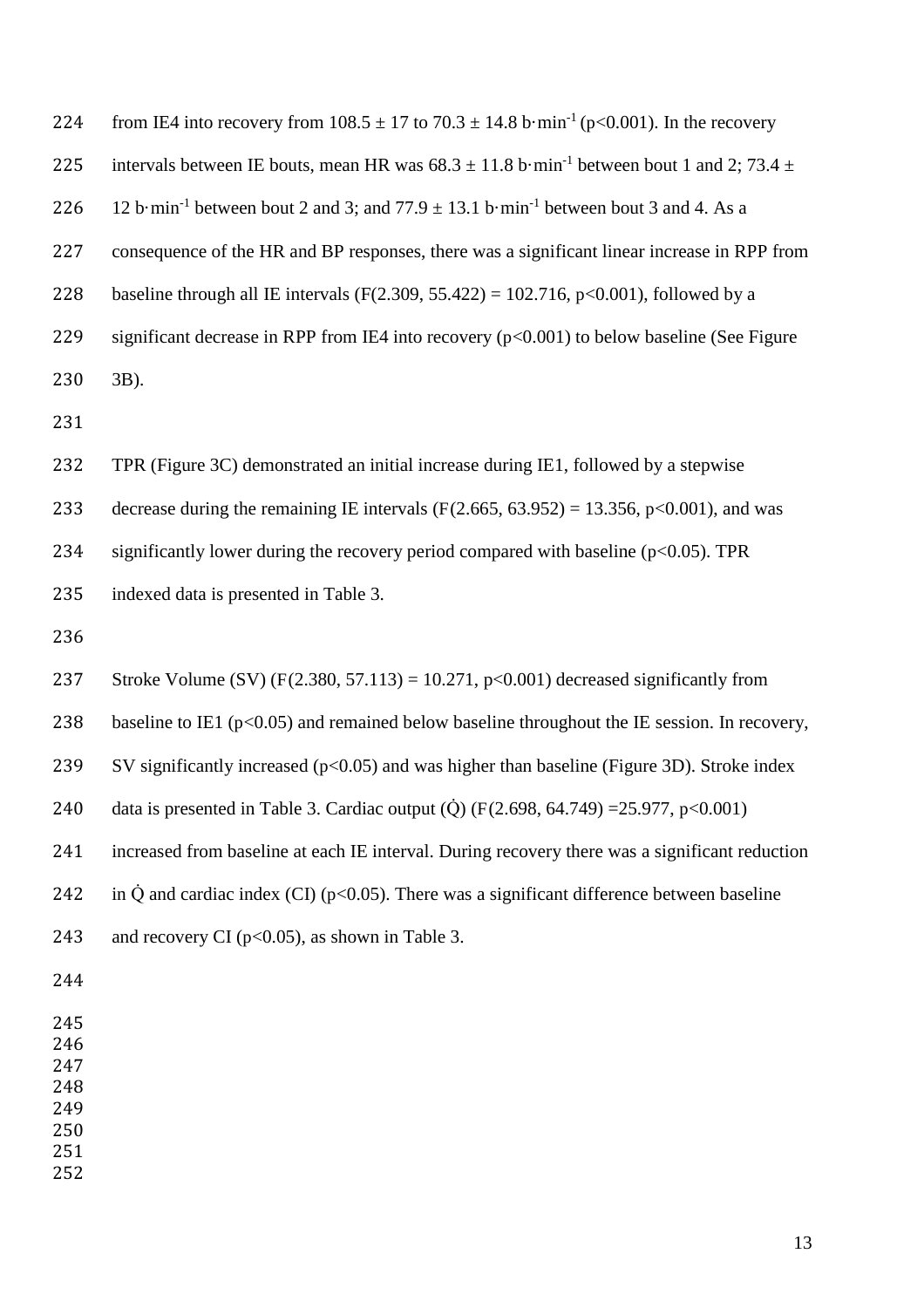#### **Discussion**

 This study provides the first insight into the continuous cardiac autonomic and haemodynamic regulatory responses to a single isometric wall squat exercise session in a pre- hypertensive male population. IE elicits a stepwise reduction in the total power spectrum of 258 HRV. A greater proportion of the frequency domain parameters remained in the LF  $(ms^2)$  band, which indicates greater sympathetic activity and parasympathetic withdrawal. This response is supported by a reciprocal increase and decrease in LFnu and HFnu, respectively and changes in the LF:HF ratio. Cessation of IE resulted in an overall increase in HRV above 262 baseline, with a greater proportion in the HF  $(ms^2)$  domain. This indicates predominant parasympathetic modulation and sympathetic withdrawal. This response is similar to previous IE protocols (17, 27, 38).

 Importantly, the cardiac autonomic response seen in recovery is different from aerobic 267 exercise. Martinmaki and Rusko (24) demonstrated that overall LF (ms<sup>2</sup>) and HF (ms<sup>2</sup>) increased upon cessation of aerobic exercise; however, baseline was not restored following 269 10 minutes of recovery. Furthermore, during the first 5 minutes of recovery from aerobic exercise, increases in HRV can be attributed to an increase in the LF component of HRV (18). This suggests that there is sustained sympathetic activity in the recovery period following aerobic exercise, which may be related to differences in the levels of circulating catecholamines. The parasympathetic response following IE may be associated with up regulation of the nitric oxide pathway, a response that would facilitate vagal cholinergic activity and heightened antagonism of cardiac sympathetic activity (32). Indeed, baroreceptor synapses in the cardiac vagal neurone pathway in the medulla are positively regulated by an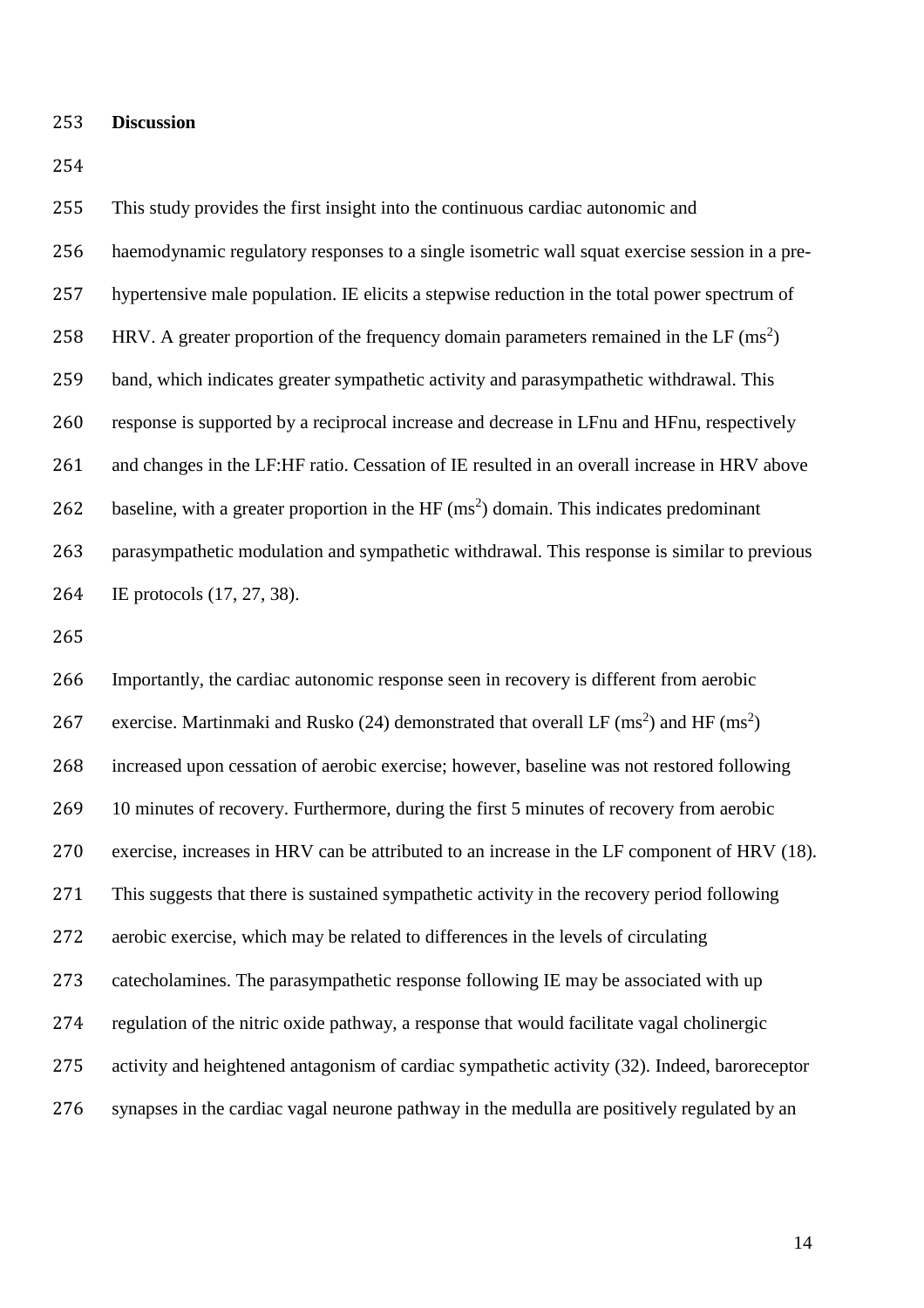277 intrinsic nitric oxide mechanism. In our study, there was a three-fold increase in BRS (19.9  $\pm$ 278 10.3 ms• $m m$ Hg<sup>-1</sup> to 60.04  $\pm$  53.1 ms• $m m$ Hg<sup>-1</sup>) in recovery, which supports this concept. 

 During IE, there was a step-wise decrease in vagally controlled BRS, which marks the active resetting of baroreceptors and accounts for the directionally opposite, sympathetically controlled increases in HR and BP (15) resulting in the pressor response associated with this type of exercise. Iellamo, Massaro, Raimondi, Peruzzi and Legramante (16) reported that a drop in BRS during an isometric contraction is dependent on muscle mass and intensity. It was suggested that a greater muscle mass activation, such as the large muscle group and relatively high contraction intensity used in this study, may enable a greater engagement of the muscle metaboreflex, eliciting a reflex inhibition of cardiac vagal tone and increase in sympathetic nerve activity (15). The three-fold increase in BRS during the recovery period contrasts findings from dynamic resistance and aerobic training (13, 29), which have reported a reduction in BRS, sustained for 20-60 minutes following acute exercise. Prior research indicates that the differences in BRS may be related to both mechanical and neural responses. Willie, Ainslie, Taylor, Jones, Sin and Tzeng (47) demonstrated that carotid artery diameter is significantly reduced following aerobic exercise and detailed that this mechanical response mediates a reduction in BRS. However, Black, Stohr, Stone, Pugh, Stembridge, Shave and Esformes (4) demonstrated that when performing single isometric double-leg press, carotid artery diameter is preserved in the recovery period. Importantly, the single isometric contraction was only 5-seconds in duration. The impact a 4 x 2-minute IE session would have on carotid artery mechanics is of interest for future research.

 The differences in the acute cardiac autonomic response between exercise modes, may in part, explain the greater exercise induced BP reductions following IE compared to aerobic exercise.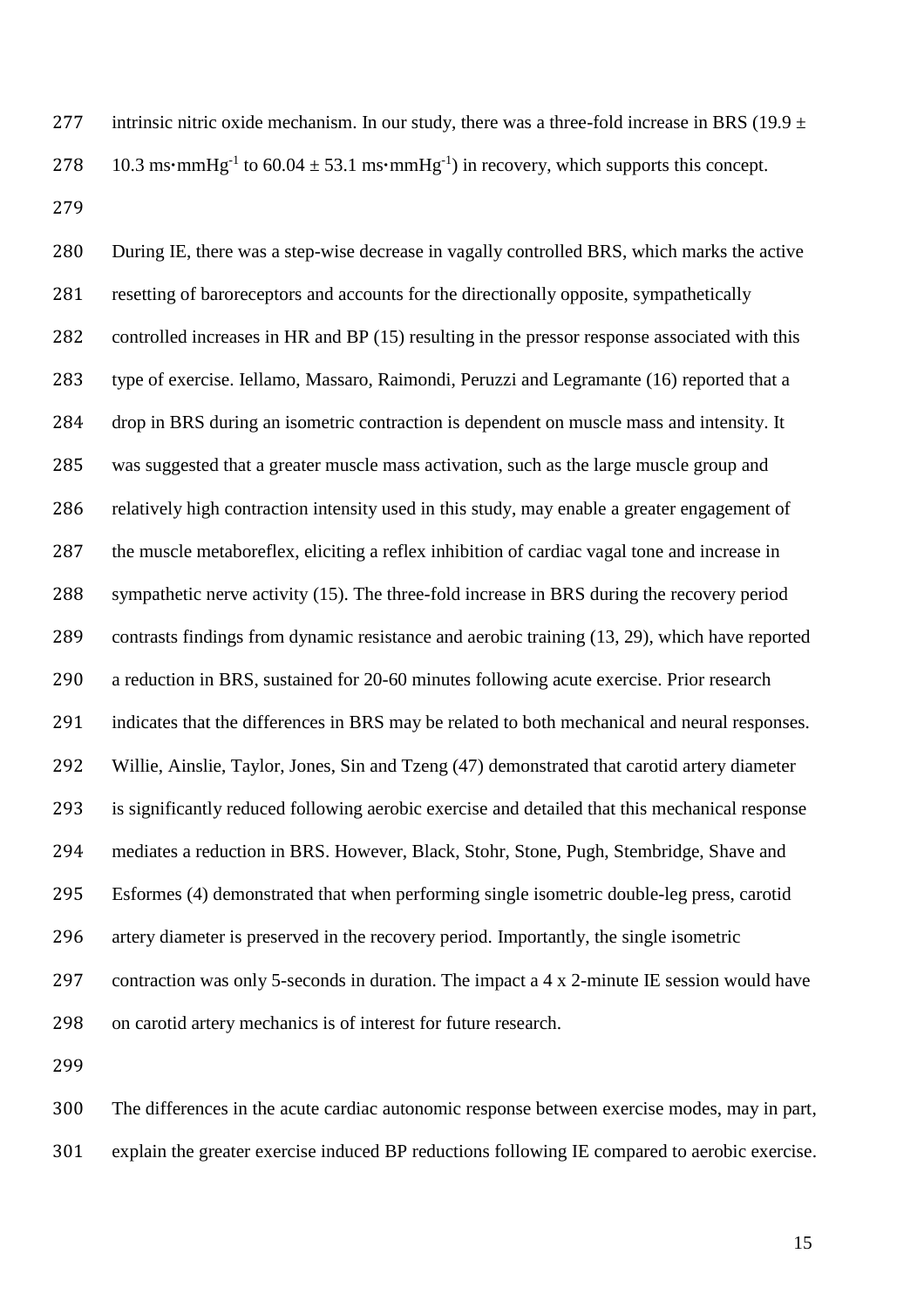Furthermore, these acute responses may also be important mechanisms producing greater BP reductions following a programme of IE training compared to traditional aerobic exercise. 

 Activation of mechanoreceptors when a contraction commences, followed by excitation of the cardiovascular centres, initiates an immediate haemodynamic response. When contraction intensity is high, motor units are recruited constantly to maintain muscle tension, sustaining the excitatory state of the central nervous system. Sympathetic activation by central 309 command and metaboreceptors during IE, induced linear increases in HR, sBP and Q. These responses have been previously reported by Stewart, Montgomery, Glover and Medow (38) during a single 2-minute isometric contraction.

 Aerobic exercise is associated with an increase in sBP and a plateau or small decrease in dBP. However, during IE, there is an initial significant rise in dBP in the first IE bout followed by a non-significant rise in dBP in the remaining IE bouts. This was associated with a significant rise in TPR in the first IE bout, followed by a gradual non-significant decrease in the 317 remaining bouts. The rise in dBP in the first IE bout is likely due to the increase in  $\dot{Q}$  and TPR. However, in the remaining IE bouts, the small continued rise in dBP despite small 319 progressive reductions in TPR may be explained by the continued rise in  $\dot{Q}$  in association with impaired left ventricular diastolic function (44) and/or increased end-diastolic pressure, which is supported by the reduced stroke volume seen during IE.

 A step-wise increase in  $\dot{Q}$  was primarily mediated by a linear increase in HR, since SV significantly decreased at the onset of IE and remained plateaued until recovery. This is in contrast to aerobic exercise, which demonstrates an increase in SV due to increased preload. A reduced SV has been noted during the Valsalva manoeuvre and isometric handgrip testing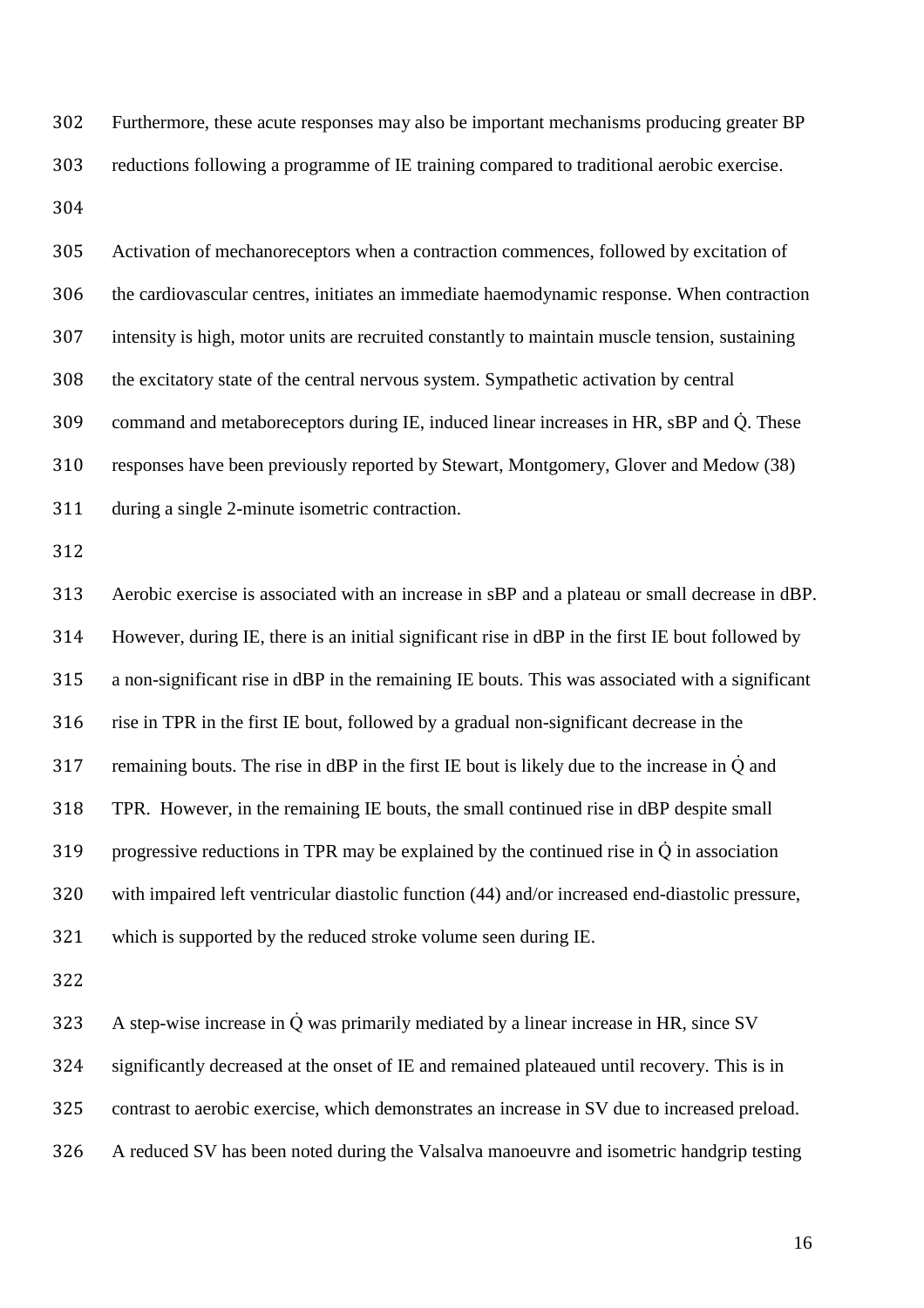when there is an increase in intrathoracic pressure, cardiac afterload and LV end-systolic volume (44).

 The recovery period was associated with a significant decrease in arterial BP compared with 331 baseline. Post IE arterial BP reductions of  $17.4\%$  ( $23.2 \pm 18.1$  mmHg),  $23.7\%$  ( $18.7 \pm 16.9$ 332 mmHg) and  $16.5\%$  ( $15.8 \pm 15.5$  mmHg) below baseline were demonstrated for sBP, dBP, and mBP, respectively. This represents a greater degree of post exercise hypotension compared to unilateral IHG exercise, which has revealed reductions of 3 mmHg sBP (27), 335 and following acute aerobic exercise which has elicited reductions of  $\approx$ 14 mmHg sBP and  $\approx$ 9 mmHg dBP (22). The recovery BP response to isometric wall squat exercise could be mediated by the significant post exercise changes in TPR and autonomic regulatory responses (HRV and BRS) as these parameters have not previously been reported following an acute bout of IE. The magnitude of BRS gain and BP reduction in recovery demonstrates parasympathetic reactivation, and the extent of the responses observed in this research could be explained by the type of isometric contraction. Indeed, Iellamo (15) stated that BRS and the muscle metaboreflex may be differently modulated in the relation to the muscle activity being performed, including type, intensity and size of active muscle mass. 

 Modulation of TPR is implicated in the early haemodynamic response to an IE contraction. However, the reduction in TPR during successive intervals of IE suggests that arterial dilatation occurs, and that the release of sympathetic neurotransmitters may be superseded by a more dominant vascular reaction. During aerobic exercise, functional hyperaemia occurs to 349 meet added oxygen  $(O_2)$  demand causing muscle cell metabolism and  $O_2$  uptake to increase. During IE, only the working muscles receive hyperaemic blood flow, therefore the extent of the hyperaemic response is muscle mass dependent. During a contraction, there is a drop in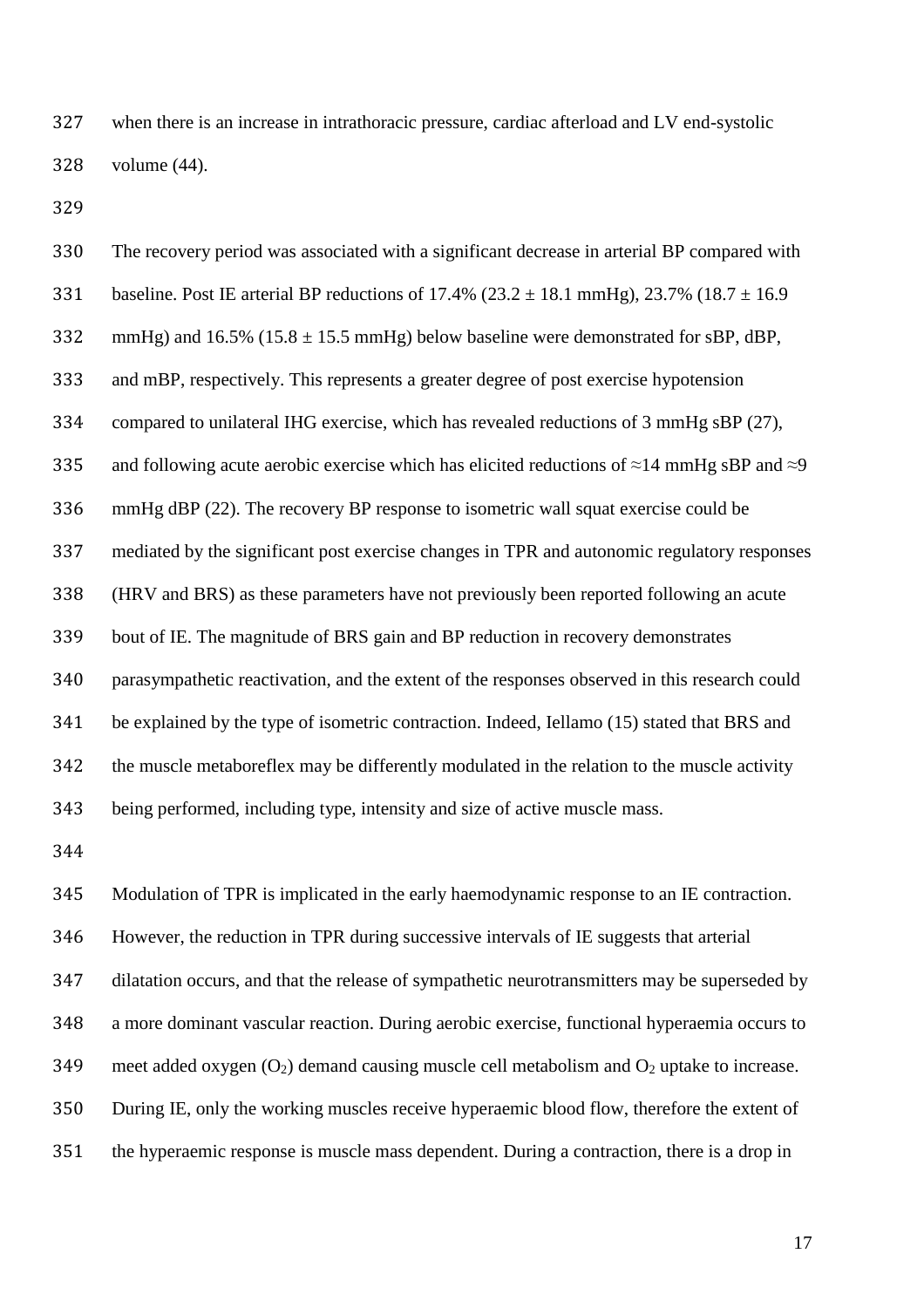PO<sub>2</sub> in the capillaries and arterioles. The detection of hypoxic conditions induces the release of adenosine triphosphate (ATP) from red blood cells into the lumen via purinergenic signalling, which may indirectly assist with relaxation of smooth muscle (5). It has been previously suggested that accumulation of exercise-mediated vasodilator NO within the static leg musculature, through increased cell metabolism may cause an attenuated vascular response to vasoconstriction during IE (20). In addition to the recognised function of NO, it has been suggested that other endothelial cells may be able to induce the hyperpolarisation of vascular smooth muscle (7). An endothelium-derived hyperpolarising factor (EDHF) transmitted via electrical coupling through myoendothelial gap junctions between endothelial and vascular smooth muscle, to contractile cells in the vascular wall, may assist in inducing vasodilation (35). The high metabolic demands induced by an isolated muscle group during 363 an isometric leg contraction, and hyperaemia demonstrated by increased  $\dot{Q}$ , may explain the reduction in TPR during and following the IE session. Increased concentrations of NO and ATP and an EDHF may act to down regulate the release of noradrenaline produced by sympathetic activation.

 When the IE contraction is released, there is sudden perfusion of previously occluded muscle mass and a transient pressure undershoot. A short period of reactive hyperaemia, following ischaemic conditions in the contracted muscle, has been shown to cause acute increases in blood flow and shear rate and a drop in resistance in recovery from an IHG session (25). An increase in NO synthesis, in response to the shear stress induced by hyperaemic blood flow, triggering vasodilation (41), is a potential mechanism for reduced TPR. However, Halliwill, 374 Buck, Lacewell and Romero (12) detail that histamine  $H_1$  and  $H_2$  receptor activation may be a primary mechanism for sustained post-exercise vasodilatation. A reduction in TPR, via vasodilation demonstrates sympathetic inhibition, while a reduction in HR demonstrates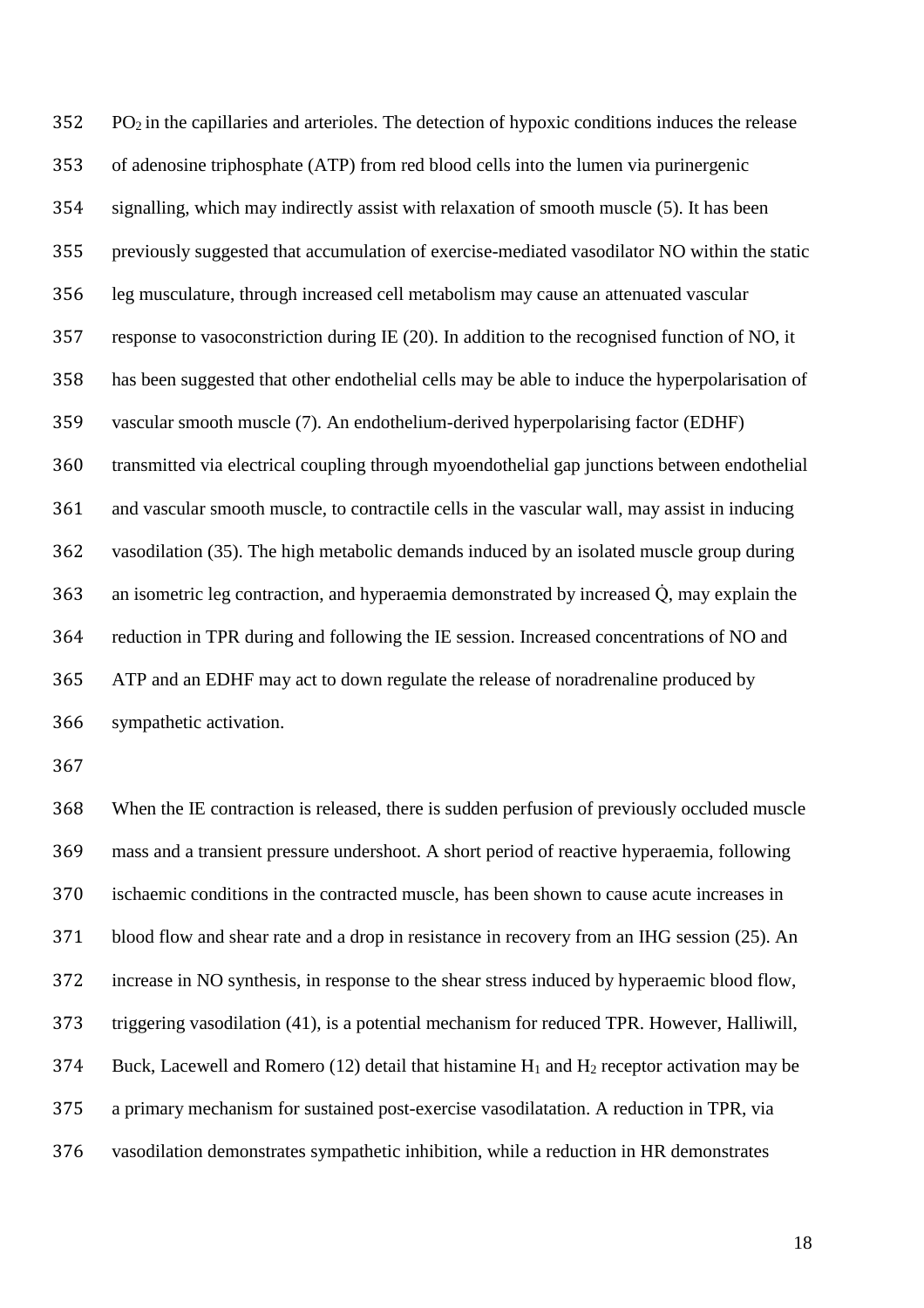parasympathetic reactivation during recovery, a finding supported by the measured changes in HRV observed in the present study. Redistributed blood flow accounts for restored SV in recovery through increased venous return, and a reduced  $\dot{Q}$  is a consequence of restored parasympathetic HR control. These combined responses result in a reduction in arterial BP, and have been a suggested mechanism for post exercise hypotension during recovery from exercise (34).

**Limitations** 

 The study detected changes in physiological variables with findings generalised to physically inactive, pre-hypertensive males, aged 30-65, as the sample population. Given that the principle study aim was to assess changes in cardiac autonomic and haemodynamic responses during IE, a passive parallel control group was not used for comparison. Although this may present a limitation of the research, the methodology used to record resting measures has been shown to be reliable at rest, giving confidence that any changes measured from baseline can be attributed to IE.

 This study recorded the recovery responses in the 5 minutes immediately following IE only; therefore the responses beyond this period remain un-explored with regards to this isometric wall squat training protocol.

 Short-term HRV recordings were performed in the supine position in order to adhere with recommended guidelines (39). Furthermore, it is easier to standardise a supine position compared to a seated or upright position, due to possible confounding influence of continued isometric activity to maintain posture. In order to maintain consistency, all other measures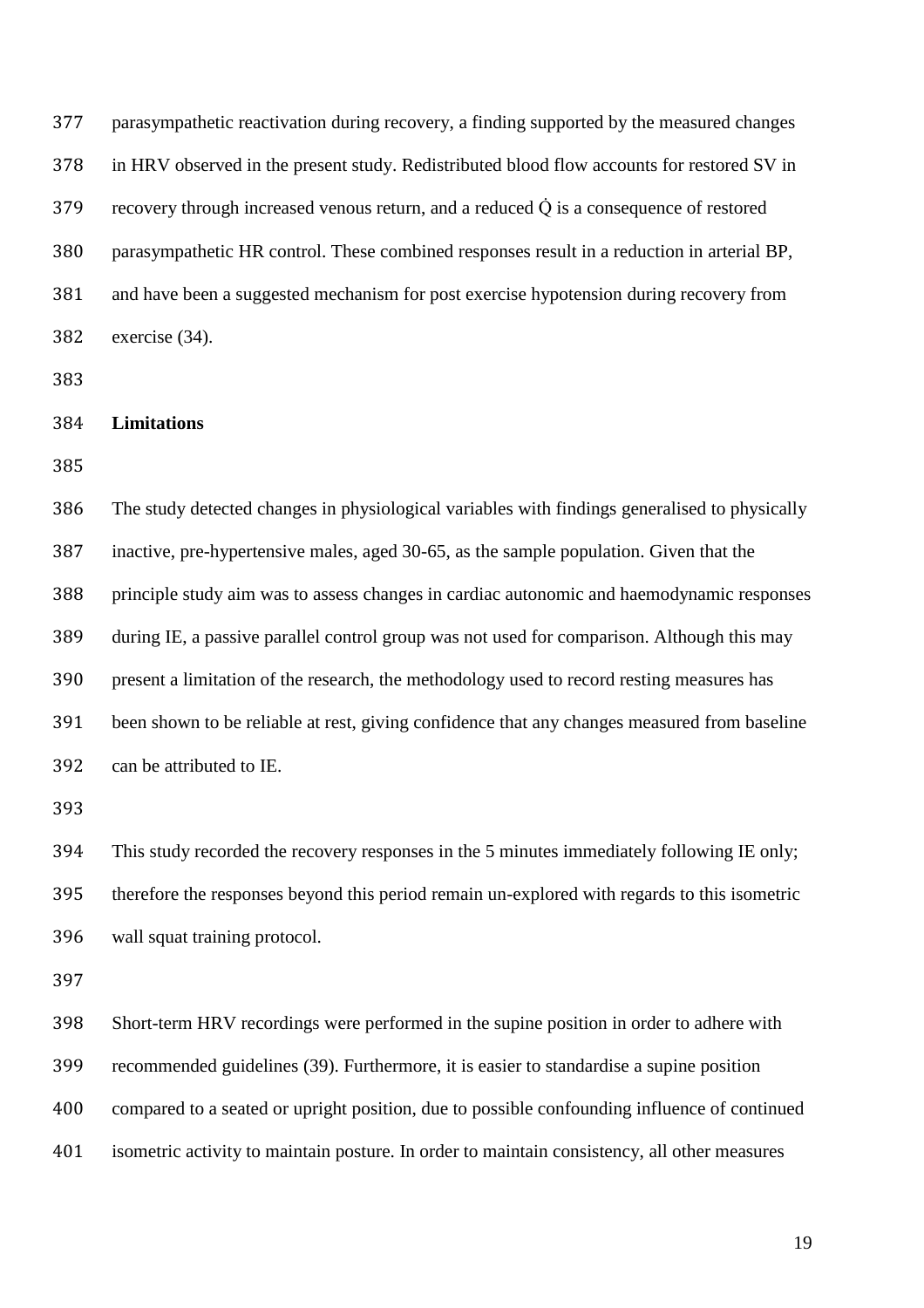were also recorded in this position at baseline and during recovery. However, it is acknowledged that a change in posture and subsequent gravitational stress will influence cardiovascular haemodynamics and as such, whilst our results are likely to accurately document the gross physiological responses to IE, the exact pattern of response may differ whilst in a seated or upright position. Inherent methodological limitations apply to non-invasive measures of cardiac autonomic modulation. In particular, the sequence technique for assessing BRS requires some degree of variability in sBP and RRI. As such, the short recordings utilised reduces the range of potential BP changes, which is a limitation of this method. Use of intravenous bolus injection of vasoactive drugs (sodium nitroprusside and phenylepherine) may have provided alternative, yet complementary support for the change in BRS following IE. However, prior research supports the sequence technique as a valuable method for measuring BRS in healthy and clinical populations (31). Furthermore, prior research has used 2-minute recordings to assess BRS using the sequence technique (6). Guidelines recommend HRV measurements are taken over a minimum duration of 5-minutes. However, conventional IE training methodology dictates 2-minute contractions. As such, all IE parameters are reported as mean responses from a 2-minute period and baseline and recovery from a 5-minute recording. Other IE research has recorded HRV over the same truncated period (27), as has research in clinical populations (37).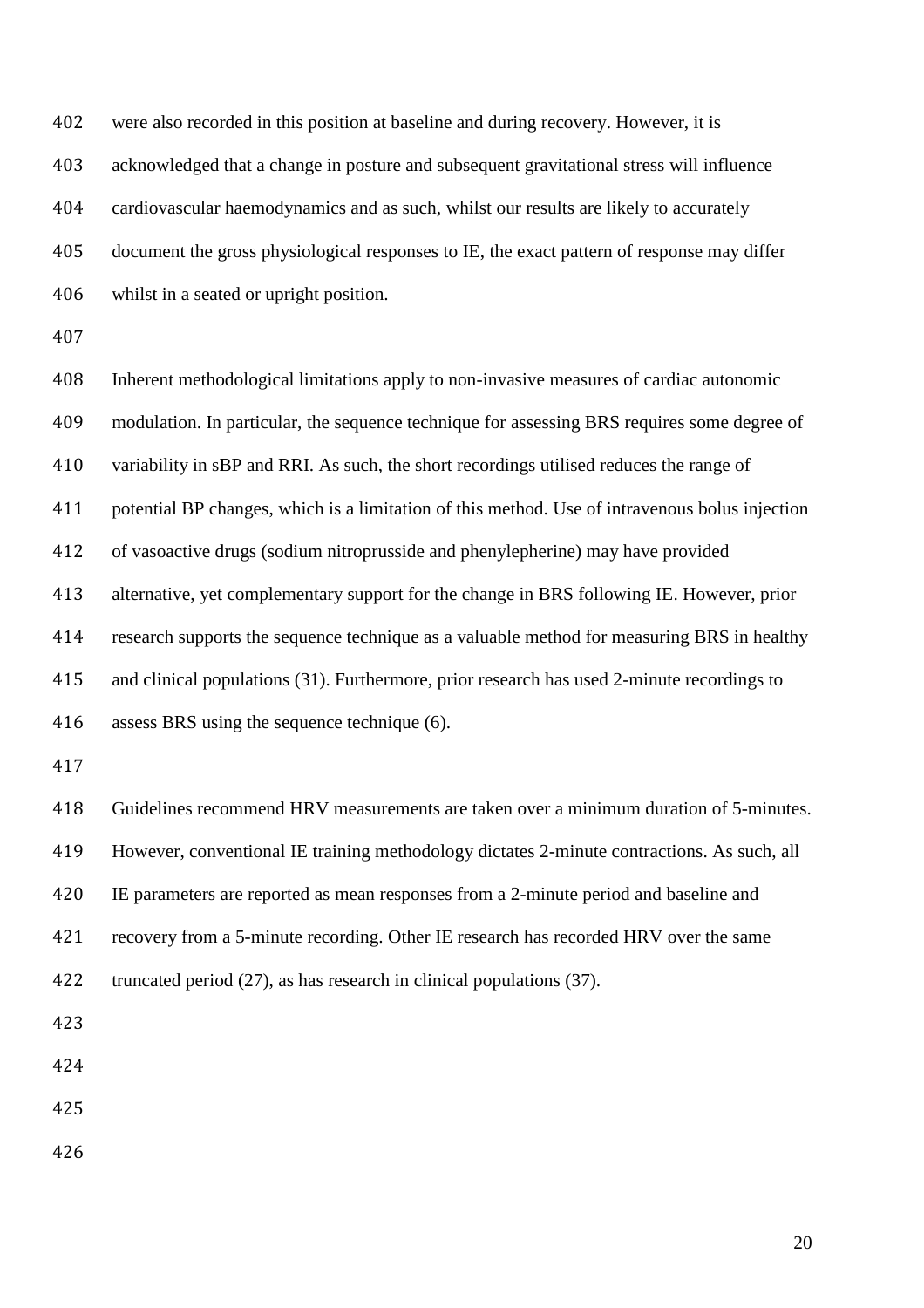#### **Clinical Implications**

 Impaired autonomic function is an independent predictor of all-cause mortality and is implicated in the development of hypertension (36). In addition BRS is considered to have 431 strong prognostic value for cardioprotection (19). A single session of IE is associated with a reduced HRV and residual predominance of sympathetic over parasympathetic activity with an attenuated BRS. In recovery there is a directionally opposite autonomic response with a residual increase in parasympathetic over sympathetic activity and increased HRV and BRS. These transient autonomic responses indicate an improvement in cardiac autonomic modulation, which differ from aerobic exercise and may be important mechanisms producing greater reductions in BP following IE training programmes. Prior research has demonstrated 438 that a >8-week period of IHG training can elicit improvements in cardiac vagal activity (26, 40). However, few studies have reported the transient BRS response. IE training and regular exercise induced hypotension may stimulate the baroreceptors to reset to a lower operating range, which may be an important mechanistic pathway in reducing BP. Vascular dysfunction is implicated in a range of cardiovascular diseases and may precede their development (9). Pre-hypertension is associated with impaired vascular reactivity (12). Our findings show a reduction in TPR during IE and in recovery, which may indicate an improvement in vascular function. **Conclusion**  A single IE session was associated with improved cardiac autonomic modulation and haemodynamic cardiovascular control. The acute improvements seen may be mechanistically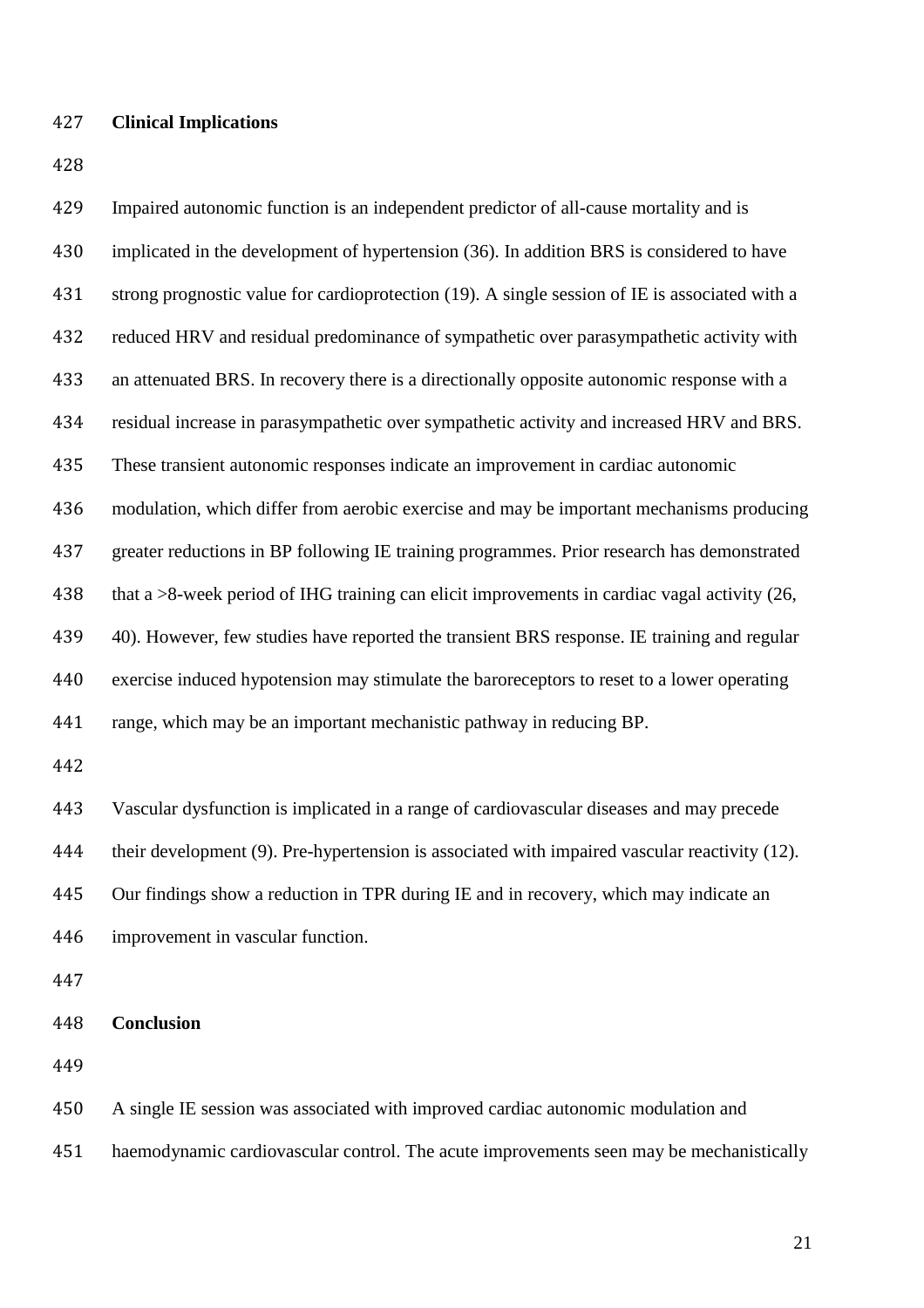| 452 | linked to the IE training induced reductions in arterial BP. Future research is needed in order |
|-----|-------------------------------------------------------------------------------------------------|
| 453 | to ascertain the importance of these acute responses for long-term BP reductions and            |
| 454 | implications on cardiovascular health.                                                          |
| 455 |                                                                                                 |
| 456 | Acknowledgements: The results of this study are presented clearly, honestly, and without        |
| 457 | fabrication, falsification, or inappropriate data manipulation and the results of the present   |
| 458 | study do not constitute endorsement by ACSM.                                                    |
| 459 |                                                                                                 |
| 460 | Funding: None                                                                                   |
| 461 |                                                                                                 |
| 462 | Conflict of Interest: None                                                                      |
| 463 |                                                                                                 |
| 464 |                                                                                                 |
| 465 |                                                                                                 |
| 466 |                                                                                                 |
| 467 |                                                                                                 |
| 468 |                                                                                                 |
| 469 |                                                                                                 |
| 470 |                                                                                                 |
| 471 |                                                                                                 |
| 472 |                                                                                                 |
| 473 |                                                                                                 |
| 474 |                                                                                                 |
| 475 |                                                                                                 |
| 476 |                                                                                                 |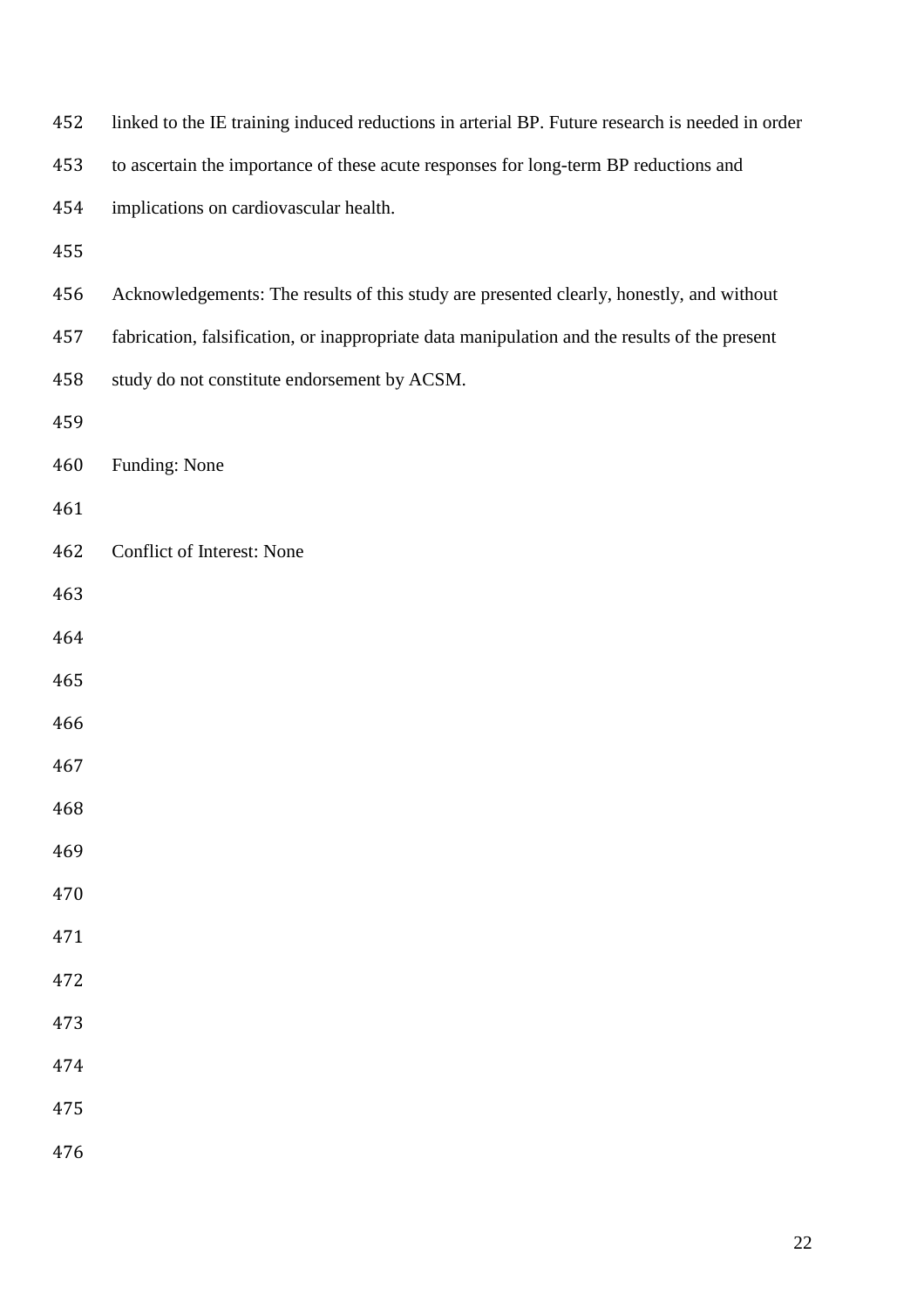#### **References**

- 1. Akselrod S, Gordon D, Ubel F, Shannon D, Berger A, Cohen R. Power spectrum analysis of heart rate fluctuation: a quantitative probe of beat-to-beat cardiovascular control. Science. 1981;213(4504):220-2.
- 2. Badrov MB, Bartol CL, DiBartolomeo MA, Millar PJ, McNevin NH, McGowan CL.
- Effects of isometric handgrip training dose on resting blood pressure and resistance
- vessel endothelial function in normotensive women. Euro J Appl Physiol.

2013;113(8):2091-100.

- 3. Baross AW, Wiles JD, Swaine IL. Effects of the Intensity of Leg Isometric Training
- on the Vasculature of Trained and Untrained Limbs and Resting Blood Pressure in
- Middle-Aged Men. Int J Vasc Med. 2012:8.
- 4. Black JM, Stohr EJ, Stone K et al. The effect of an acute bout of resistance exercise on carotid artery strain and strain rate. Physiol Rep. 2016;4(17).
- 5. Burnstock G. Purinergic regulation of vascular tone and remodelling. Auton Autacoid Pharmacol. 2009;29(3):63-72.
- 6. Carrington CA, White, M. J. Exercise-induced muscle chemoreflex modulation of spontaneous baroreflex sensitivity in man. J Physiol. 2001;536(3):957-62.
- 7. Cohen RA, Vanhouette PM. Endothelium-Dependent Hyperpolarization. Beyond
- Nitric Oxide and Cyclic GMP. Circulation. 1995;92(11):3337-49.
- 8. Cornelissen VA, Smart NA. Exercise training for blood pressure: a systematic review and meta-analysis. J Am Heart Assoc. 2013;2(1):e004473.
- 9. Deanfield JE, Halcox JP, Rabelink TJ. Endothelial function and dysfunction: testing and clinical relevance. Circulation. 2007;115(10):1285-95.
- 10. Ditor DS, Kamath MV, MacDonald MJ, Bugaresti J, McCartney N, Hicks AL.
- Effects of body weight-supported treadmill training on heart rate variability and blood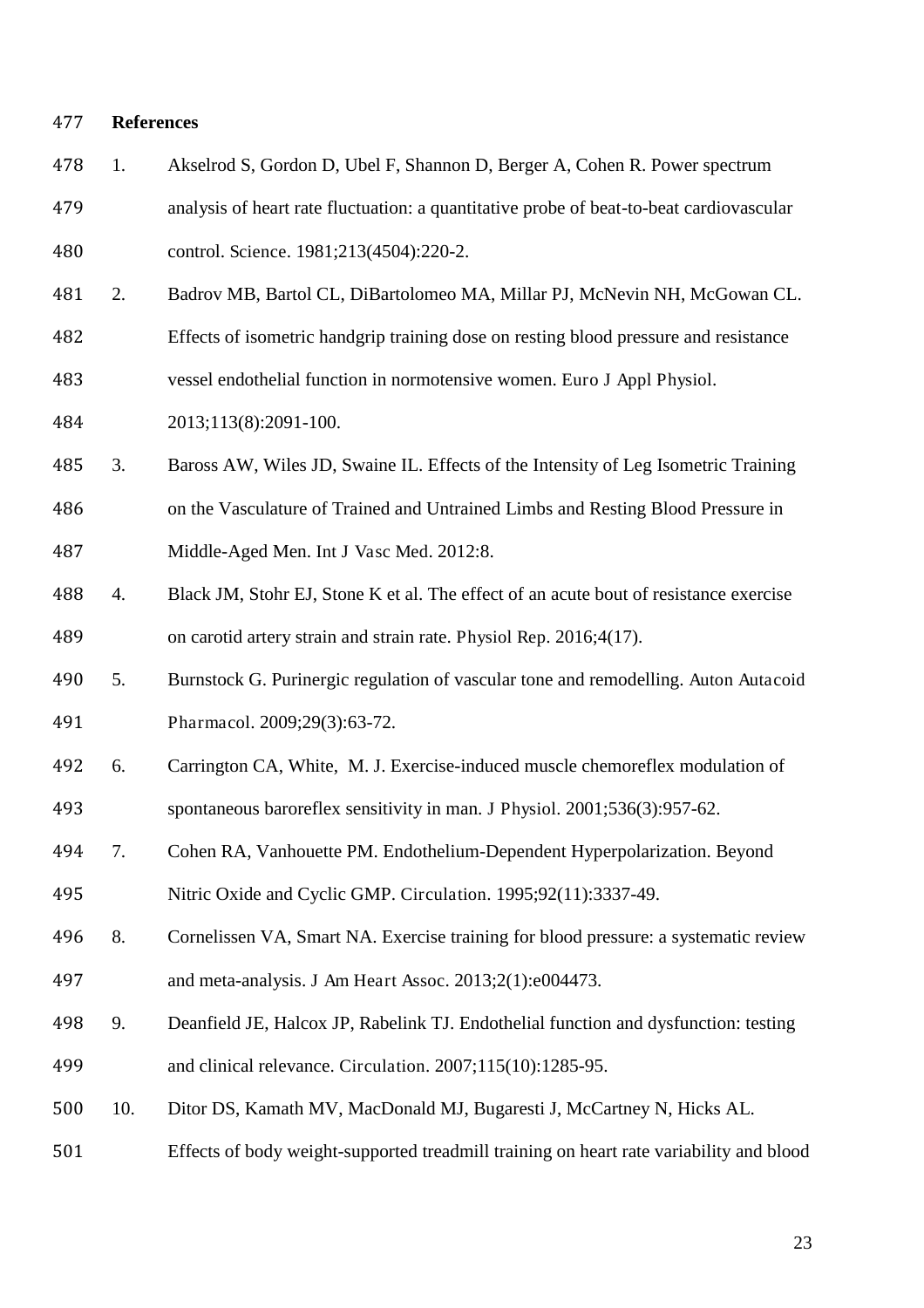- pressure variability in individuals with spinal cord injury. J Appl Physiol.
- 2005;98(4):1519-25.
- 11. Fortin J, Haitchi G, Bojic A et al. Validation and Verification of the Task Force Monitor® Results of Clinical Studies for F DA 510(k) n°: K014063. 2001:1-7.
- 12. Giannotti G, Doerries C, Mocharla PS et al. Impaired endothelial repair capacity of early endothelial progenitor cells in prehypertension: relation to endothelial dysfunction. Hypertension. 2010;55(6):1389-97.
- 13. Heffernan KS, Sosnoff JJ, Jae SY, Gates GJ, Fernhall B. Acute resistance exercise
- reduces heart rate complexity and increases QTc interval. Int J Sports Med. 2008;29(4):289-93.
- 14. Howden R, Lightfoot T, Brown SJ, Swaine IL. The effects of isometric exercise training on resting blood pressure and orthostatic tolerance in humans. Exp Physiol. 2002;87(4):508-15.
- 15. Iellamo F. Neural mechanisms of cardiovascular regulation during exercise. Auton Neurosci. 2001;90:66-75.
- 16. Iellamo F, Massaro M, Raimondi G, Peruzzi G, Legramante J, M. Role of muscular factors in cardiorespiratory responses to static exercise: contribution of reflex mechanisms. J Appl Physiol. 1999;86(1):175-80.
- 17. Iellamo F, Pizzinelli P, Massaro M, Raimondi G, Peruzzi G, Legramante J, M.
- Muscle Metaboreflex Contribution to Sinus Node Regulation During Static Exercise.
- Insights From Spectral Analysis of Heart Rate Variability. Circulation. 1999;100:27-
- 32.
- 18. Kaikkonen P, Rusko H, Martinmaki K. Post-exercise heart rate variability of
- endurance athletes after different high-intensity exercise interventions. Scand J Med
- 526 Sci Sports. 2008;18(4):511-9.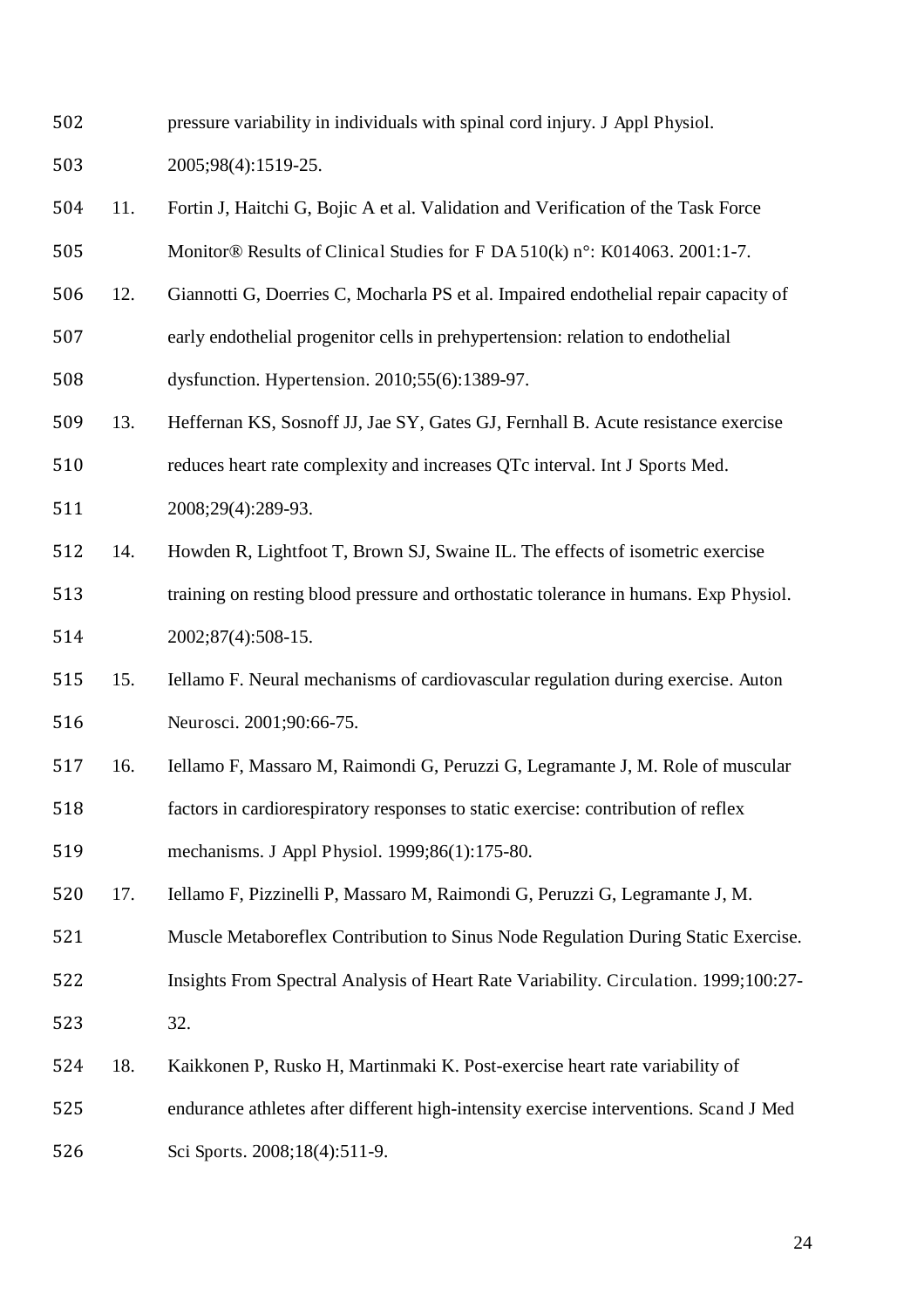- 19. La Rovere MT, Pinna GD, Raczak G. Baroreflex sensitivity: measurement and clinical implications. Ann Noninvasive Electrocardiol. 2008;13(2):191-207.
- 20. Lawrence MM, Cooley ID, Huet YM, Arthur ST, Howden R. Factors influencing
- isometric exercise training-induced reductions in resting blood pressure. Scand J Med
- 531 Sci Sports. 2014;25(2):131-42.
- 21. Li C, Zheng C, Tai C. Detection of ECG Characteristic Points Using Wavelet Transforms. IEEE Trans Biomed Eng. 1995;42(1):21-18.
- 22. MacDonald JR. Potential causes, mechanisms, and implications of post exercise hypotension. J Hum Hypertens. 2002;16:225-36.
- 
- 23. Malliani A, Pagani M, Lombardi F, Cerutti S. Cardiovascular Neural Regulation Explored in the Frequency Domain. Circulation. 1991;84:482-92.
- 24. Martinmaki K, Rusko H. Time-frequency analysis of heart rate variability during immediate recovery from low and high intensity exercise. Euro J Appl Physiol. 2008;102(3):353-60.
- 25. McGowan CL, Levy AS, Millar PJ et al. Acute vascular responses to isometric
- handgrip exercise and effects of training in persons medicated for hypertension. Am J
- Physiol Heart Circ Physiol. 2006;291(4):H1797-802.
- 26. Millar PJ, Levy AS, McGowan CL, McCartney N, MacDonald MJ. Isometric
- handgrip training lowers blood pressure and increases heart rate complexity in
- medicated hypertensive patients. Scand J Med Sci Sports. 2013;23(5):620-6.
- 27. Millar PJ, MacDonald MJ, Bray SR, McCartney N. Isometric handgrip exercise
- improves acute neurocardiac regulation. Euro J Appl Physiol. 2009;107(5):509-15.
- 28. Millar PJ, McGowan CL, Cornelissen VA, Araujo CG, Swaine IL. Evidence for the
- role of isometric exercise training in reducing blood pressure: potential mechanisms
- and future directions. Sports Med. 2014;44(3):345-56.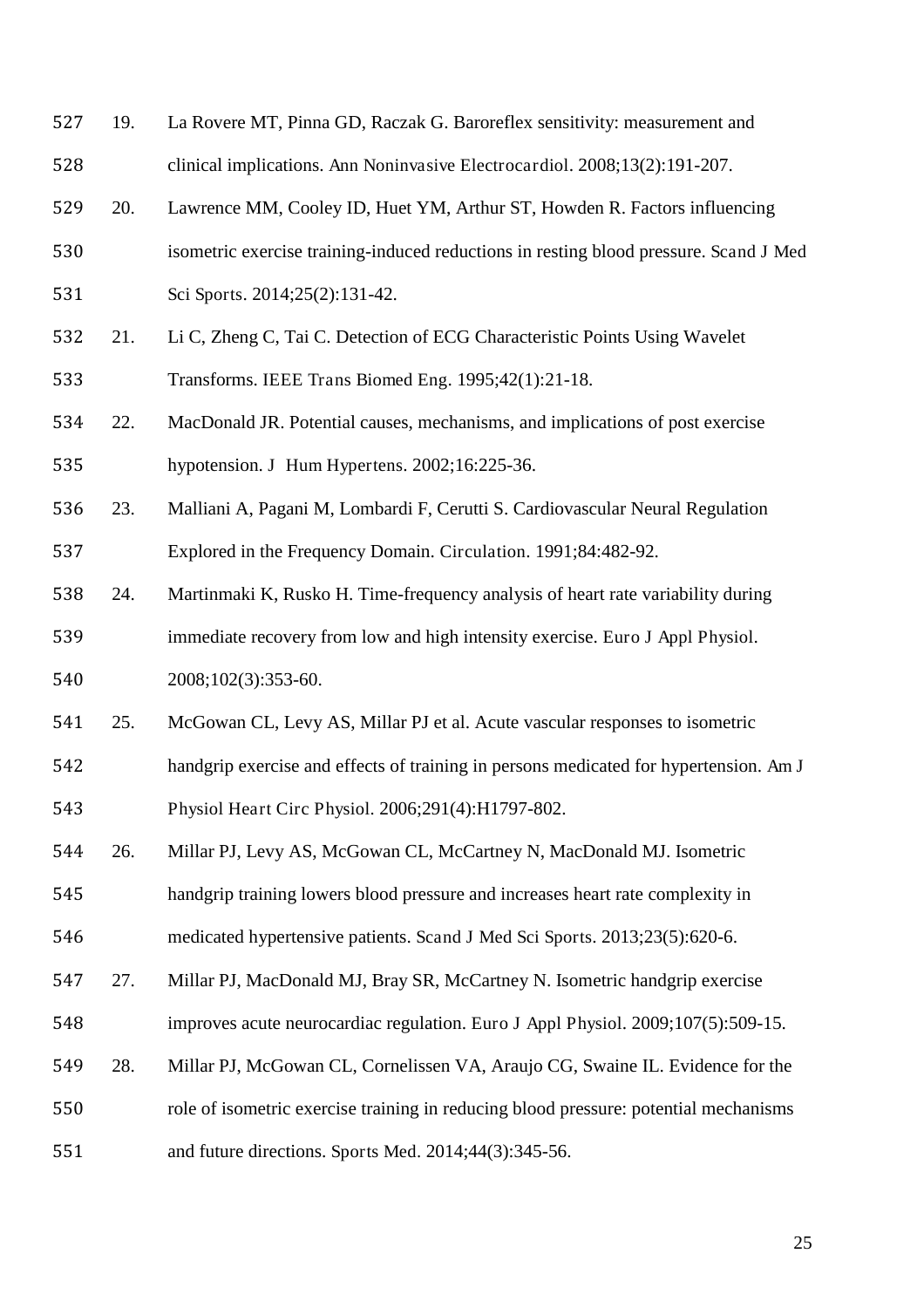- 29. Niemela TH, Kiviniemi AM, Hautala AJ, Salmi JA, Linnamo V, Tulppo MP.
- Recovery pattern of baroreflex sensitivity after exercise. Med Sci Sports Exerc. 2008;40(5):864-70.
- 30. Pan J, Tompkins WJ. A Real Time QRS Detection Algorithm. IEEE Trans Biomed Eng. 1985;3(BME 32):230-6.
- 31. Parati G, di Rienzo M, Bertinieri G et al. Evaluation of the Baroreceptor-Heart Rate Reflex by 24-Hour Intra-arterial Blood Pressure Monitoring in Humans. Hypertension. 1988;12:214-22.
- 32. Paterson DJ. Nitric oxide and the autonomic regulation of cardiac excitability. Exp Physiol. 2001;86:1-12.
- 33. Pescatello LS, Franklin BA, Fagard R, Farquhar WB, Kelley GA, Ray CA. Exercise and Hypertension. Med Sci Sport Exerc. 2004;36(3):533-53.
- 34. Pescatello LS, Guidrya MA, Blanchardab BE et al. Exercise intensity alters postexercise hypotension. J Hypertens. 2004;22(10):1881-8.
- 35. Sandow S, L. Factors, fiction and endothelium-derived hyperpolarizing factor -
- EDH(F). Proceedings of the Australian Physiological and Pharmacological Society. 2004;34:45-54f1.
- 36. Schroeder EB, Duanping L, Chambless LE, Prineas RJ, Evans GW, Heiss G.
- Hypertension, Blood Pressure, and Heart Rate Variability. Hypertension.
- 2003;42:11106-1111.
- 37. Sharma R, O'Driscoll JM, Saha A, Sritharan M, Sutton R, Rosen SD. Differing
- autonomic responses to dobutamine stress in the presence and absence of myocardial
- ischaemia. J Physiol. 2015;593(9):2171-84.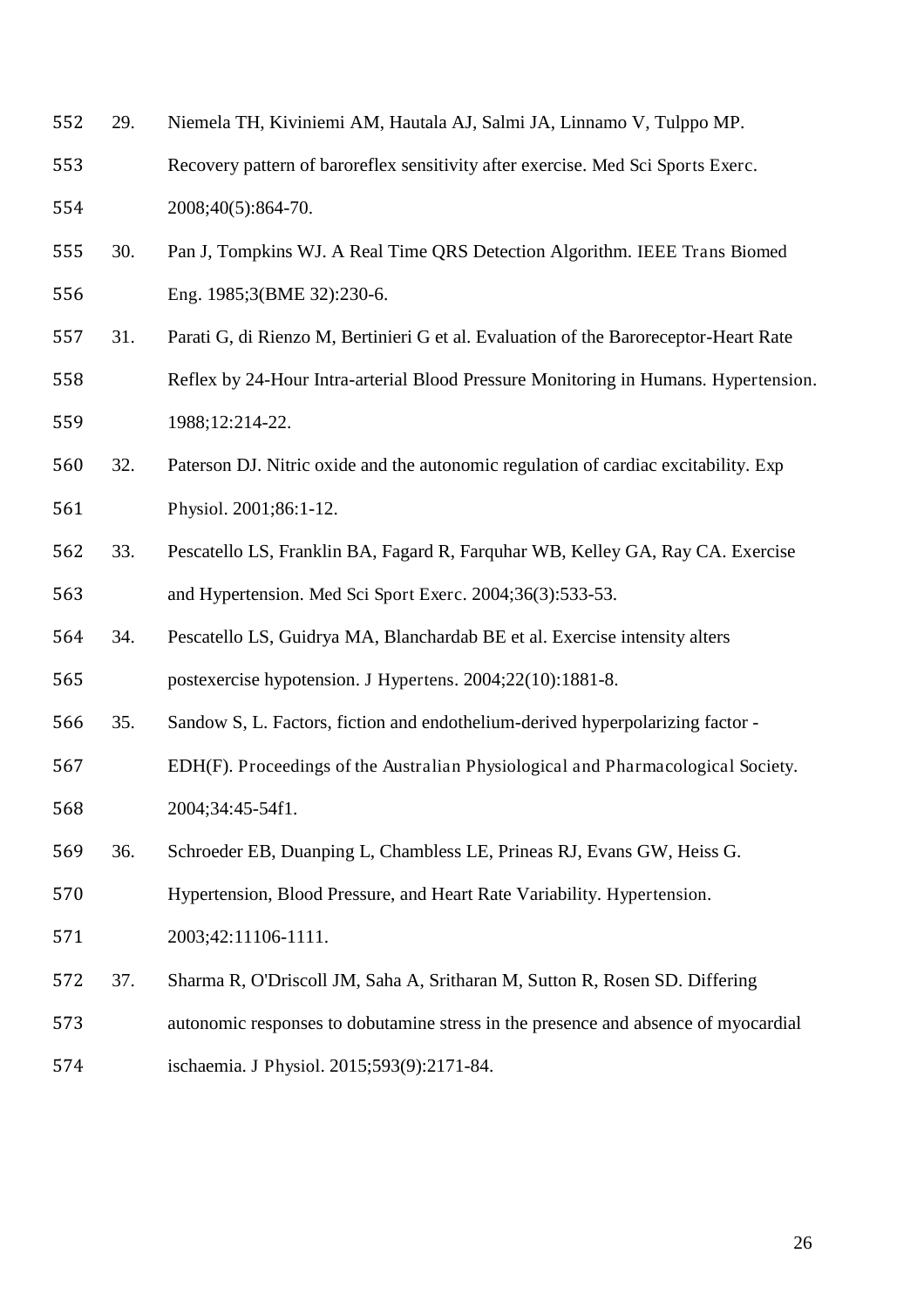- 38. Stewart JM, Montgomery LD, Glover JL, Medow MS. Changes in regional blood volume and blood flow during static handgrip. Am J Physiol Heart Circ Physiol. 2007;292(1):H215-23.
- 39. Task Force of The European Society of Cardiology and The North American Society of Pacing and Electrophysiology. Heart rate variability: Standards of measurement,
- physiological interpretation, and clinical use. Euro Heart J. 1996;17:354-81.
- 40. Taylor AC, McCartney N, Kamath MV, Wiley RL. Isometric training lowers resting blood pressure and modulates autonomic control. Med Sci Sport Exerc.
- 2003;35(2):251-6.
- 41. Tinken TM, Thijssen DH, Hopkins N, Dawson EA, Cable NT, Green DJ. Shear stress mediates endothelial adaptations to exercise training in humans. Hypertension. 2010;55(2):312-8.

- 42. Valipour A, Schneider F, Kossler W, Saliba S, Burghuber O. Heart rate variability and spontaneous baroreflex sequences in supine healthy volunteers subjected to nasal positive airway pressure. J Appl Physiol. 2005;99:2137–43.
- 43. Vasan RS, Larson MG, Leip EP, Kannel WB, Levy D. Assessment of frequency of
- progression to hypertension in non-hypertensive participants in the Framingham Heart Study: a cohort study. Lancet. 2001;358:1682-6.
- 44. Weiner RB, Weyman AE, Kim JH, Wang TJ, Picard MH, Baggish AL. The Impact of
- Isometric Handgrip Testing on Left Ventricular Twist Mechanisms. J Physiol.
- 2012;590(20):5141-50.
- 45. WHO. World Health Organization: Global health risks: mortality and burden of
- disease attributable to selected major risks. 2009, Geneva, Switzerland: World Health
- Organization, Retrieved July 20, 2016 from,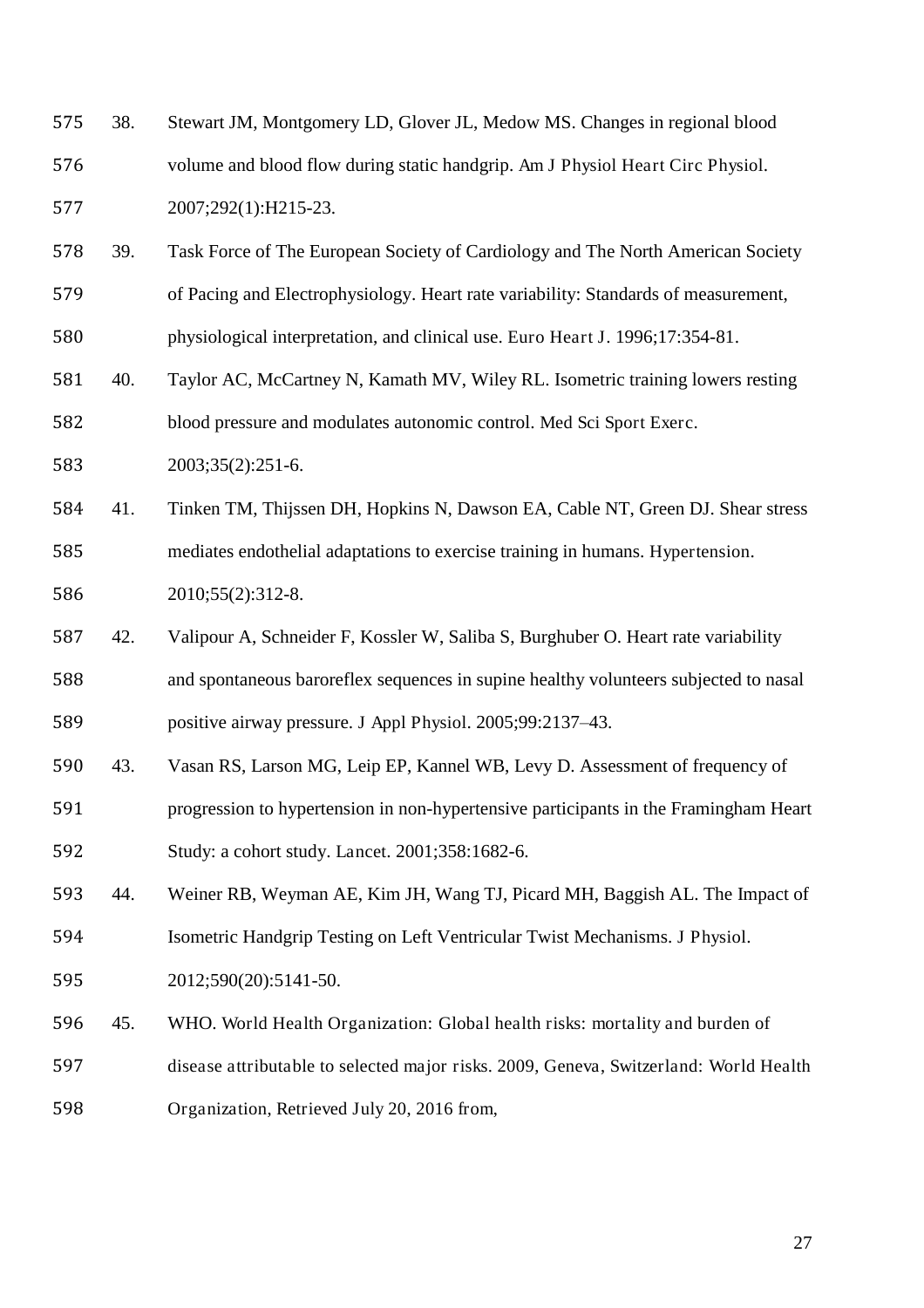- 599 [[http://www.who.int/healthinfo/global\\_burden\\_disease/GlobalHealthRisks\\_rep](http://www.who.int/healthinfo/global_burden_disease/GlobalHealthRisks_report_full.pdf) 600 <u>ort full.pdf]</u> 2009.
- 46. Wiles JD, Coleman DA, Swaine IL. The effects of performing isometric training at two exercise intensities in healthy young males. Euro J Appl Physiol.
- 2010;108(3):419-28.
- 47. Willie CK, Ainslie PN, Taylor CE, Jones H, Sin PY, Tzeng YC. Neuromechanical
- features of the cardiac baroreflex after exercise. Hypertension. 2011;57(5):927-33.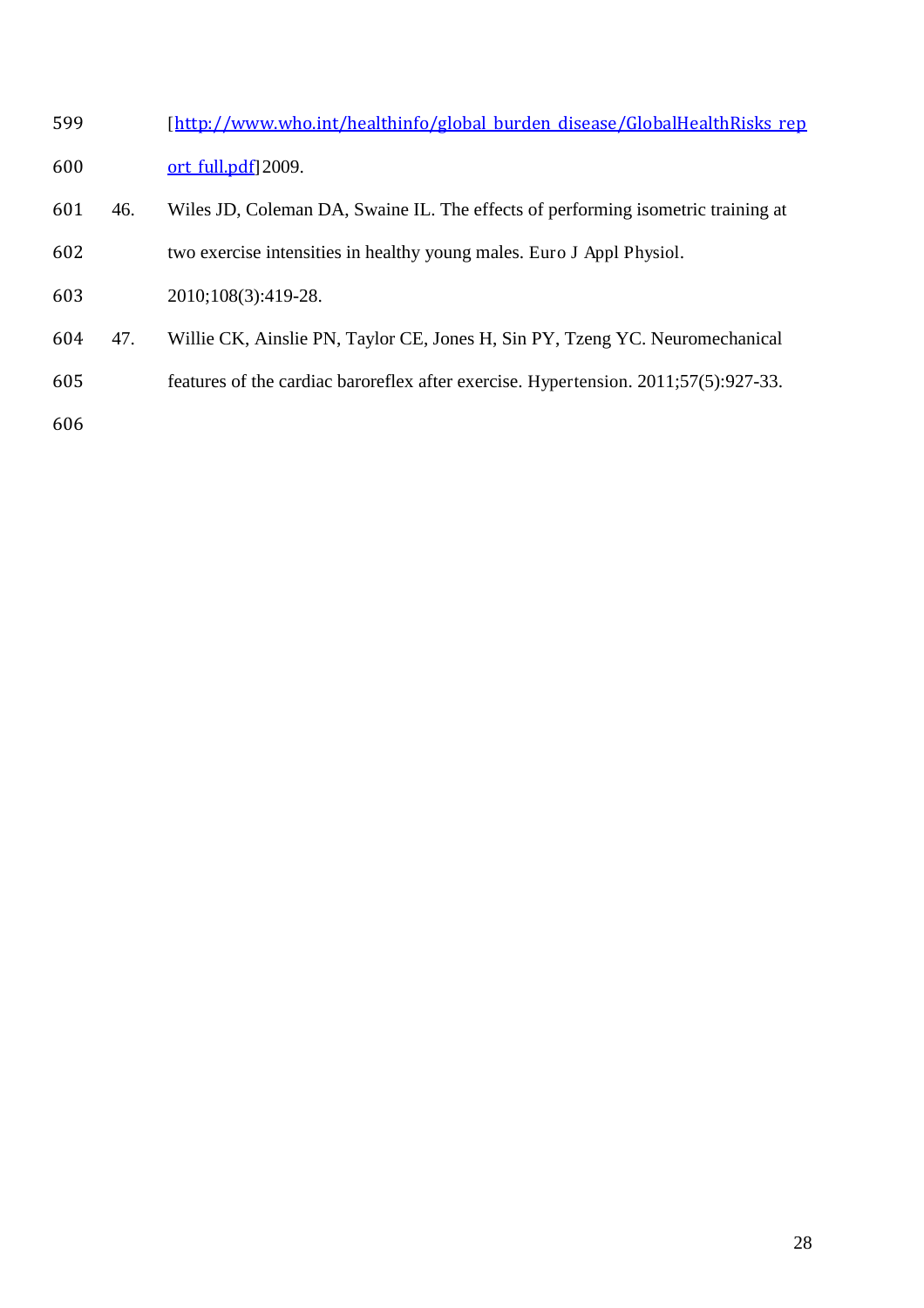#### **Figure Legends**

Figure 1: Graphical depiction of the single isometric exercise training session. Cardiac autonomic and haemodynamic function were measured at baseline, during isometric exercise and in recovery.

Figure 2: Cardiac autonomic responses to isometric exercise in pre-hypertensive males. Values are mean  $\pm$  SEM. A, R-R power spectral density (HRV) response; B, R-R normalized units low frequency and high frequency responses; C, R-R LF/HF ratio; D, Baroreceptor reflex sensitivity response. IE = isometric exercise. \*  $P<0.05$ , \*\*  $P<0.001$  between baseline and all stages. § P<0.05, §§ P<0.001 between IE4 and recovery.

Figure 3: Haemodynamic responses to isometric exercise in pre-hypertensive males. Values are mean  $\pm$  SEM. A, Systolic blood pressure (sBP), diastolic blood pressure (dBP) and mean blood pressure (mBP) responses; B, Heart rate (HR) and rate pressure product (RPP) responses; C, Total peripheral resistance response; D, Stroke volume and cardiac output responses. IE = isometric exercise. \* P<0.05, \*\* P<0.001 between baseline and all stages. § P<0.05, §§ P<0.001 between IE4 and recovery.